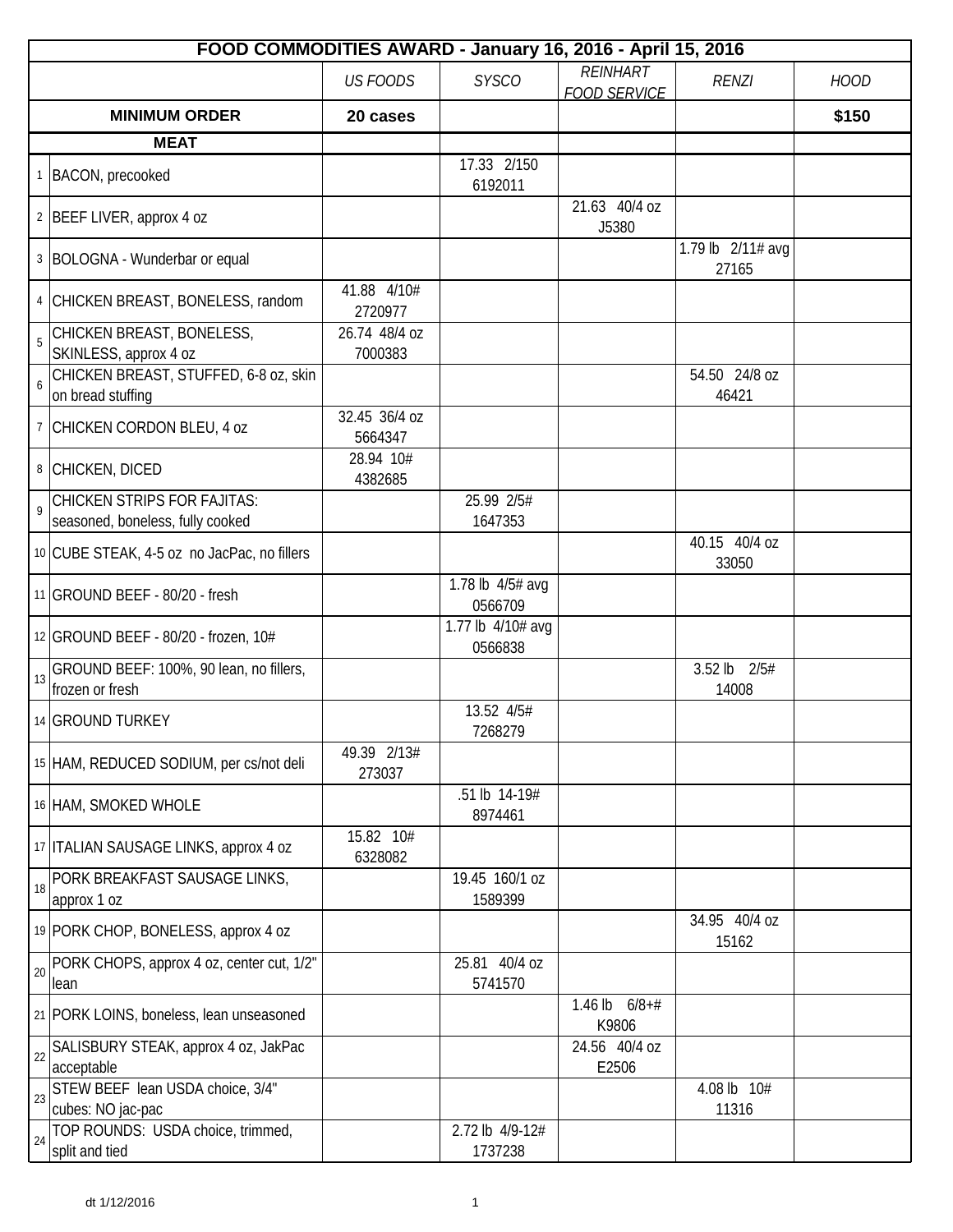|                 | FOOD COMMODITIES AWARD - January 16, 2016 - April 15, 2016                     |                              |                             |                                 |                          |             |  |
|-----------------|--------------------------------------------------------------------------------|------------------------------|-----------------------------|---------------------------------|--------------------------|-------------|--|
|                 |                                                                                | <b>US FOODS</b>              | <b>SYSCO</b>                | REINHART<br><b>FOOD SERVICE</b> | <b>RENZI</b>             | <b>HOOD</b> |  |
| 25              | TURKEY BREAST premium grade, not deli,<br>cooked, skinless                     |                              |                             |                                 | 2.63 lb 2/10#<br>54036   |             |  |
|                 | <b>FROZEN FOODS</b>                                                            |                              |                             |                                 |                          |             |  |
|                 | 1 BABY BACK RIBS                                                               |                              |                             | 2.78 lb 27#<br>L3704            |                          |             |  |
| $\overline{2}$  | BEEF PATTIES: 80% lean, 3 patties/pound,<br>round, paper in between patties    | 27.89 30/5.33 oz<br>4327300  |                             |                                 |                          |             |  |
| $\overline{3}$  | BEEF PATTIES: 80% lean, 100% beef, 3<br>patties/pound, round, paper in between |                              |                             |                                 | 33.40 40/5.3 oz<br>11126 |             |  |
| 4               | <b>BREAKFAST SAUSAGE PATTIES, approx</b><br>1 <sub>0Z</sub>                    |                              | 15.36 160/1 oz<br>1589332   |                                 |                          |             |  |
| 5               | <b>BREAKFAST SAUSAGE PATTIES,</b>                                              | 46.12 112/1.34               |                             |                                 |                          |             |  |
| 6               | VEGETARIAN<br>BREADED CHICKEN PATTY, approx 3 oz,                              | oz 1140284                   |                             |                                 | 21.05 51/3.15 oz         |             |  |
|                 | oven ready, white meat<br>7 BREADED FISH COOKED                                |                              |                             |                                 | 77200<br>29.49 46/3.6 oz |             |  |
| 8               | BREADED FISH : uncooked, ready to bake,<br>NOT DEEP FRY, comparable to Pier 17 | 36.26 10#<br>1247139         |                             |                                 | 40161                    |             |  |
|                 | 9 BREADED FISH FILLETS - approx 4 oz                                           |                              | 23.51 10#<br>2125789        |                                 |                          |             |  |
| 10 <sup>°</sup> | CHICKEN BREAST, BONELESS,<br><b>SKINLESS</b>                                   |                              | 45.64 4/10#<br>7203474      |                                 |                          |             |  |
| 11              | CHICKEN BREASTS, approx 6.5 oz, bone<br>in and skin on, no backs, no ribs, IQF | 7.46 lb 20# avg<br>8193443   |                             |                                 |                          |             |  |
|                 | 12 CHICKEN FILLETS, BREADED, approx 4 oz                                       |                              |                             | 24.04 40/4 oz<br>V6496          |                          |             |  |
|                 | 13 CHICKEN LEGS, approx 6 oz, IQF                                              | 31.99 48/6.3 oz<br>2337061   |                             |                                 |                          |             |  |
| 14              | CHICKEN MEAT, DICED: cooked, white &<br>dark meat, IQF                         |                              |                             |                                 | 28.90 2/5#<br>10252      |             |  |
|                 | 15 CHICKEN NUGGET                                                              |                              |                             | 18.99 225/.71 oz<br>10# V6492   |                          |             |  |
|                 | 16 CHICKEN PATTY                                                               |                              |                             |                                 | 20.00 2/5#<br>53199      |             |  |
|                 | 17 CUBED PORK                                                                  | 19.79 2/5#<br>8986077        |                             |                                 |                          |             |  |
|                 | 18 DANISH - assorted                                                           | 18.46 50/1.3 oz<br>3102233   |                             |                                 |                          |             |  |
|                 | 19 DICED TURKEY                                                                |                              |                             |                                 | 24.25 2/5#<br>10161      |             |  |
|                 | 20 DINNER ROLLS, 1 oz                                                          | 22.41 240/1 oz<br>7324973    |                             |                                 |                          |             |  |
|                 | 21 DONUT - assorted                                                            | 45.62 240/1.25 oz<br>7222870 |                             |                                 |                          |             |  |
|                 | 22 FISH NUGGETS, approx 1 oz                                                   |                              |                             | 35.71 160/1 oz<br>AB428         |                          |             |  |
|                 | 23 FRENCH FRIES                                                                | 13.85 6/5#<br>7327042        |                             |                                 |                          |             |  |
|                 | 24 FRENCH TOAST                                                                |                              | 20.37 144/1.5 oz<br>1010222 |                                 |                          |             |  |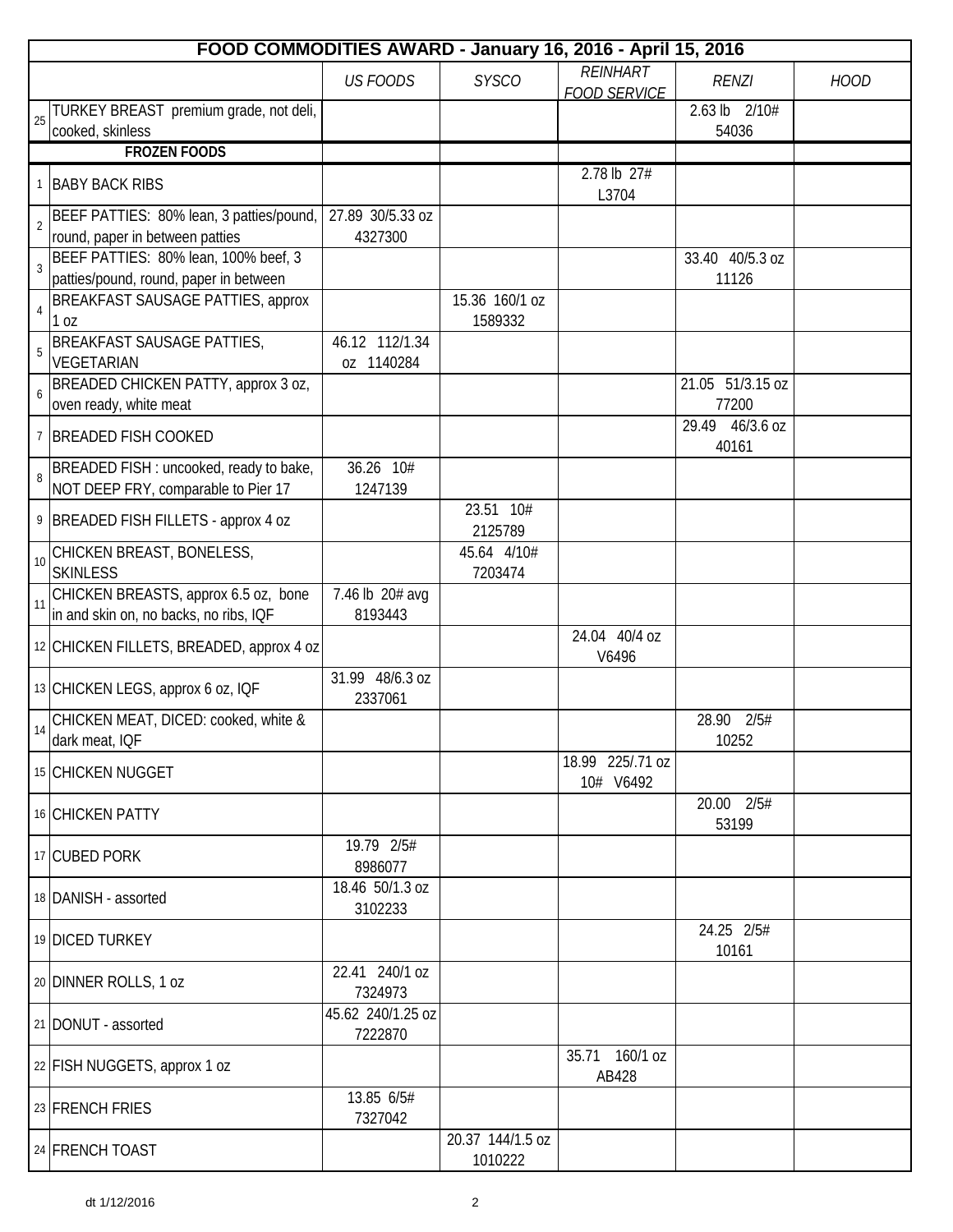|    | FOOD COMMODITIES AWARD - January 16, 2016 - April 15, 2016 |                           |                             |                                 |                            |             |  |  |
|----|------------------------------------------------------------|---------------------------|-----------------------------|---------------------------------|----------------------------|-------------|--|--|
|    |                                                            | <b>US FOODS</b>           | <b>SYSCO</b>                | REINHART<br><b>FOOD SERVICE</b> | <b>RENZI</b>               | <b>HOOD</b> |  |  |
|    | 25   HASHBROWN - approx 2.25 oz                            |                           |                             |                                 | 19.85 120/2.25<br>oz 34388 |             |  |  |
|    | 26 HOT DOGS - All Beef                                     | 18.55<br>10#<br>7330095   |                             |                                 |                            |             |  |  |
|    | 27 HOT DOGS (approx 80 cs)                                 | 10.43 10#<br>6338784      |                             |                                 |                            |             |  |  |
|    | 28   ITALIAN MEATBALLS                                     |                           | 17.98 160/1 oz<br>5063138   |                                 |                            |             |  |  |
|    | 29 ITALIAN SAUSAGE CUBES: cooked                           |                           |                             |                                 | 2.15 lb 2/5# bags<br>32083 |             |  |  |
|    | 30 MANICOTTI - approx 3 oz                                 |                           |                             |                                 | 28.55 60/2.75 oz<br>35243  |             |  |  |
|    | 31 MEATBALLS                                               |                           | 17.98 160/1 oz<br>5063138   |                                 |                            |             |  |  |
|    | 32 MEATLOAF SLICES                                         |                           |                             |                                 | 44.50 75/3.2 oz<br>33167   |             |  |  |
| 33 | MEATLOAF DELUXE, PRECOOKED,<br>SLICED, approx 4 oz         |                           |                             |                                 | 44.50 75/3.2 oz<br>33167   |             |  |  |
|    | 34 OMELETS, approx 1 oz                                    |                           | 28.19 200/1 oz<br>9546797   |                                 |                            |             |  |  |
|    | 35 OMELETS, approx 3 oz                                    |                           |                             | 40.65 84/3 oz<br>B7934          |                            |             |  |  |
|    | 36 PANCAKES                                                | 11.62 12/12 ct<br>3853165 |                             |                                 |                            |             |  |  |
|    | 37   PANCAKES - BUTTERMILK - approx 1.2 oz                 | 10.63 12/12 ct<br>5734553 |                             |                                 |                            |             |  |  |
|    | 38 PEPPERONI: sliced                                       |                           | 54.18 25#<br>1752062        |                                 |                            |             |  |  |
|    | 39 PIZZA, CHEESE, 5" ROUND - approx 5 oz                   |                           |                             | 44.29 60/5 oz<br>A6786          |                            |             |  |  |
|    | 40 PIZZA CRUST, 9" round                                   |                           |                             |                                 | 12.90 12/9"<br>37804       |             |  |  |
|    | 41 PIZZA CRUST, sheet pan, 24 oz                           |                           |                             |                                 | 17.50 12/24 oz<br>38713    |             |  |  |
|    | 42 PIZZA CRUST, sheet pan, 44 oz                           |                           | 23.88 10/45.5 oz<br>2096760 |                                 |                            |             |  |  |
|    | 43 PIZZA TOPPING, SAUSAGE                                  |                           | 17.34 2/5#<br>8131443       |                                 |                            |             |  |  |
| 44 | POLLOCK POTATO CRUNCH NUGGET -<br>approx 1 oz              |                           | 28.37 10#<br>7828510        |                                 |                            |             |  |  |
| 45 | PORK BBQ RIBETTES, cooked, approx 3-4<br> OZ               |                           |                             |                                 | 2.82 lb 75/3.2 oz<br>33024 |             |  |  |
|    | 46   POTATOES, CUBED (to pan fry)                          |                           |                             |                                 | 22.29 4/5#<br>34109        |             |  |  |
|    | 47 PULLED TURKEY                                           |                           |                             | 37.68 10#<br>J5504              |                            |             |  |  |
|    | 48 RAVIOLI                                                 | 21.76 2/5#<br>2243944     |                             |                                 |                            |             |  |  |
|    | 49 STEAK UM                                                |                           |                             |                                 | 32.15 56/3 oz<br>33168     |             |  |  |
|    | 50 SWEET POTATO FRIES                                      |                           |                             |                                 | 22.12 6/2.5#<br>34087      |             |  |  |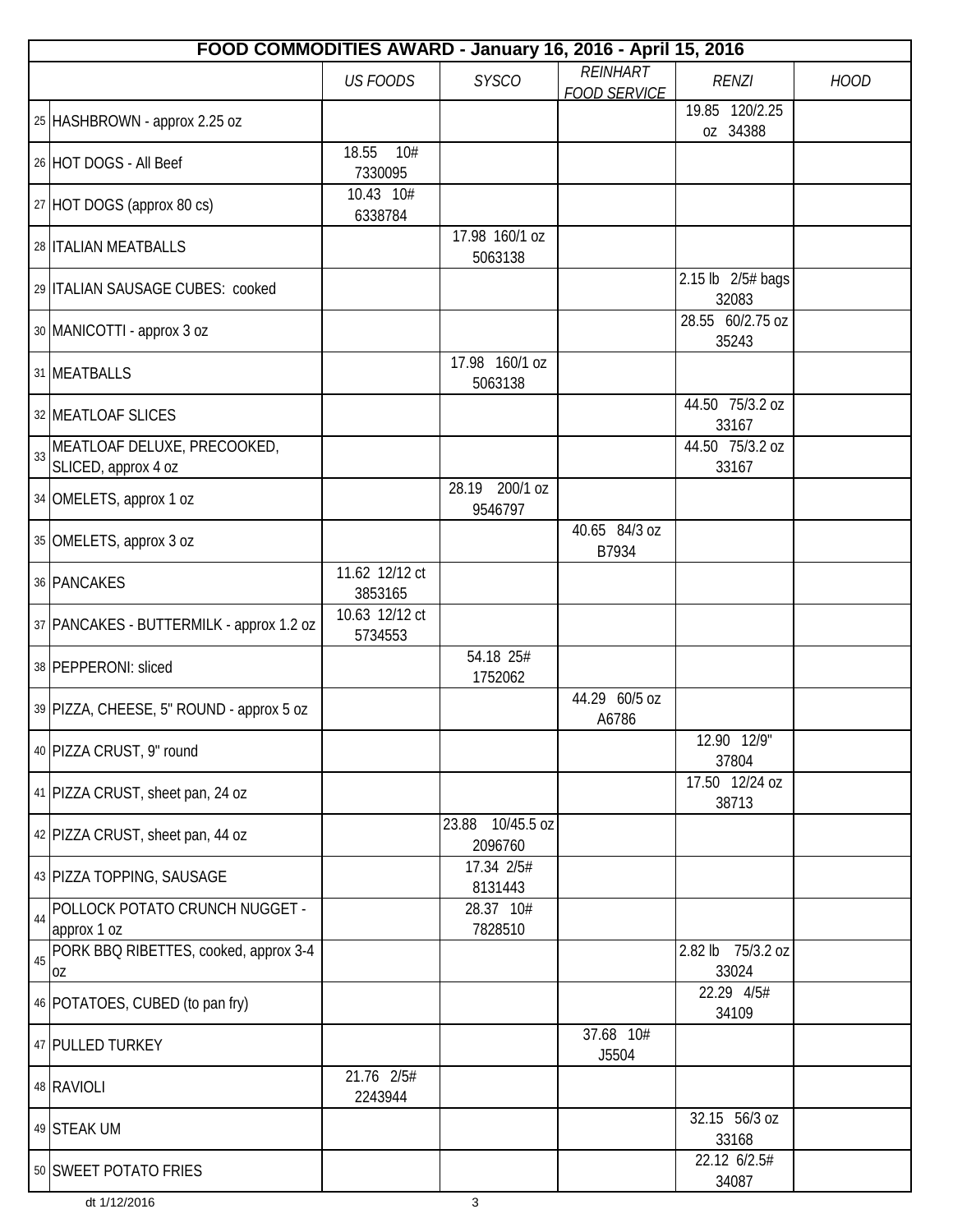| FOOD COMMODITIES AWARD - January 16, 2016 - April 15, 2016 |                              |                              |                                        |                          |             |  |  |
|------------------------------------------------------------|------------------------------|------------------------------|----------------------------------------|--------------------------|-------------|--|--|
|                                                            | <b>US FOODS</b>              | <b>SYSCO</b>                 | <b>REINHART</b><br><b>FOOD SERVICE</b> | <b>RENZI</b>             | <b>HOOD</b> |  |  |
| 51 STUFFED SHELLS - approx 2 oz                            | 37.49 3/5.5#<br>4982056      |                              |                                        |                          |             |  |  |
| 52 TATOR TOT - approx 1 oz                                 | 22.95 6/5#<br>68106          |                              |                                        |                          |             |  |  |
| 53 TURKEY BREAST: raw frozen                               |                              | 2.66 lb 2/8-10#<br>4347126   |                                        |                          |             |  |  |
| 54 UNBREADED FISH FILLETS - approx 4 oz                    |                              |                              | 17.53 40/4oz<br>J3757                  |                          |             |  |  |
| 55 UNBREADED VEAL PATTY - approx 4 oz                      |                              | 30.70 10 #<br>2590222        |                                        |                          |             |  |  |
| 56 VEGGIE BURGER, regular                                  | 47.62 48/3.4 oz<br>1038223   |                              |                                        |                          |             |  |  |
| 57 VEGGIE BURGER, southwestern                             |                              |                              | 38.59 50/3.4 oz<br>H0870               |                          |             |  |  |
| 58 WAFFLES                                                 |                              | 10.66 144/.83 oz<br>1010297  |                                        |                          |             |  |  |
| 59 WRAPS                                                   |                              |                              |                                        | 13.40 6/12 ct<br>60048   |             |  |  |
| <b>FISH</b>                                                |                              |                              |                                        |                          |             |  |  |
| 1 TUNA FISH, 12 oz                                         |                              | 43.51 24/12 oz<br>8524357    |                                        |                          |             |  |  |
| 2 TUNA FISH, 66.5 oz                                       |                              |                              |                                        | 36.70 6/66.5 oz<br>64025 |             |  |  |
| <b>EGGS</b>                                                |                              |                              |                                        |                          |             |  |  |
| 1 EGG PATTIES, 1 oz - frozen                               |                              | 28.19 200/1 oz<br>9546797    |                                        |                          |             |  |  |
| 2 EGG PATTIES, 1.75 oz - frozen                            |                              | 31.29 144/1.75<br>oz 7360530 |                                        |                          |             |  |  |
| 3 EGG PATTIES, 2 oz - frozen                               | 100/2 oz<br>23.95<br>5258470 |                              |                                        |                          |             |  |  |
| 4 FRESH EGGS                                               |                              |                              |                                        | 35.40 30 doz<br>28028    |             |  |  |
| 5 PASTEURIZED EGGS                                         |                              | 33.78 15/2#<br>2366607       |                                        |                          |             |  |  |
| 6 PEELED HARD COOKED                                       |                              | 41.14 25#<br>8847491         |                                        |                          |             |  |  |
| <b>PASTA &amp; GRAINS</b>                                  |                              |                              |                                        |                          |             |  |  |
| 1 BARLEY                                                   | 14.72 24/1#<br>5212675       |                              |                                        |                          |             |  |  |
| 2 EGG NOODLES                                              |                              |                              |                                        | 11.50 10# 84082          |             |  |  |
| 3 ELBOW MACARONI                                           | 9.54 2/10#<br>993063         |                              |                                        |                          |             |  |  |
| 4  LASAGNA NOODLES                                         | 7.96 10#<br>3328127          |                              |                                        |                          |             |  |  |
| 5 RICE - par boil - 25#                                    | 9.97 25#<br>4326526          |                              |                                        |                          |             |  |  |
| $6$ RICE - par boil - 50#                                  | 20.26 50#<br>2328193         |                              |                                        |                          |             |  |  |
| 7 ROTINI - tricolor                                        | 13.31 2/10#<br>2328805       |                              |                                        |                          |             |  |  |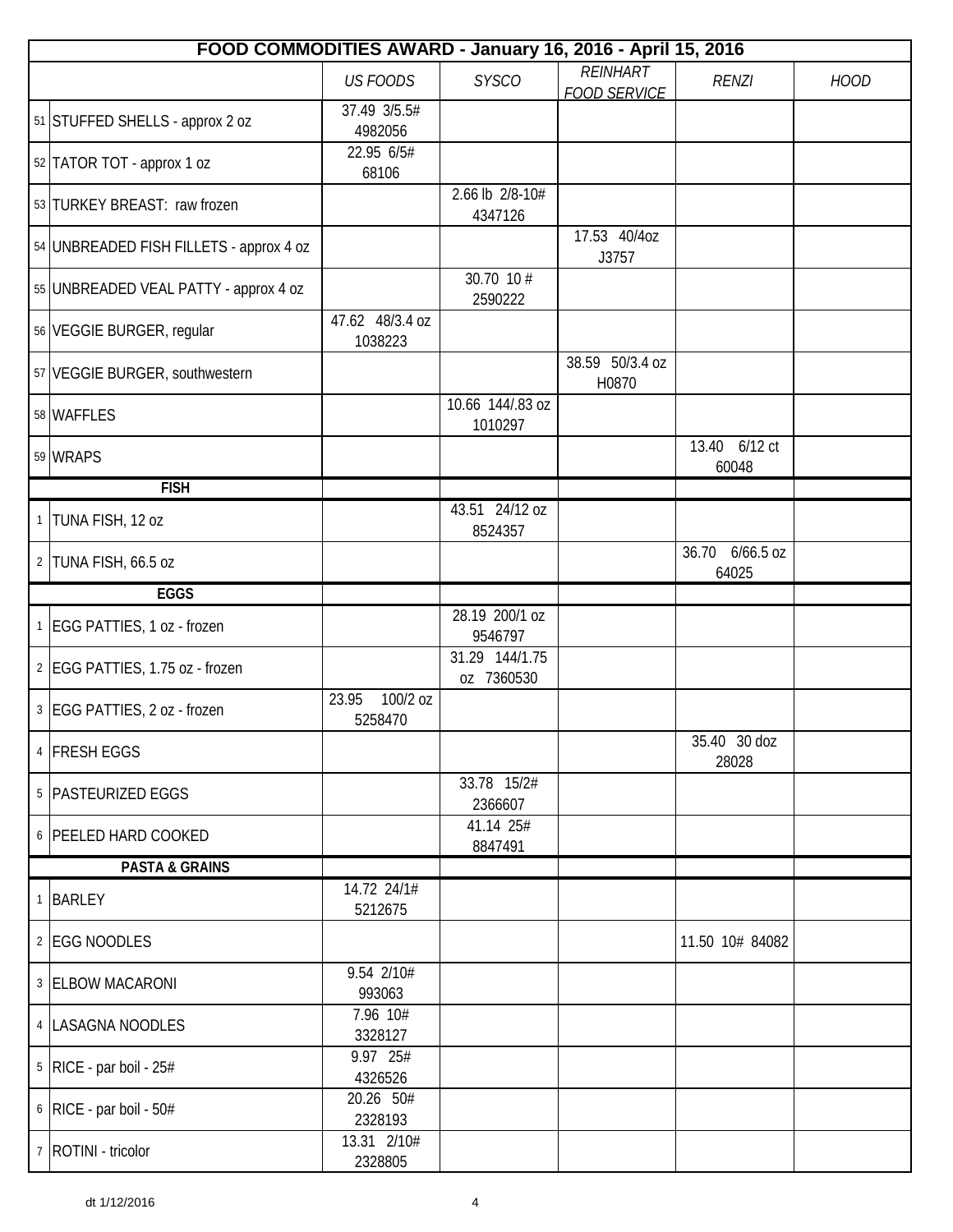| FOOD COMMODITIES AWARD - January 16, 2016 - April 15, 2016 |                        |                          |                                 |                             |             |  |
|------------------------------------------------------------|------------------------|--------------------------|---------------------------------|-----------------------------|-------------|--|
|                                                            | <b>US FOODS</b>        | <b>SYSCO</b>             | REINHART<br><b>FOOD SERVICE</b> | <b>RENZI</b>                | <b>HOOD</b> |  |
| 8   ROTINI - plain                                         | 9.54 2/10#<br>997627   |                          |                                 |                             |             |  |
| 9 SPAGHETTI                                                | 9.54 2/10#<br>997692   |                          |                                 |                             |             |  |
| $10$ ZITI                                                  | 10.06 2/10#<br>3327681 |                          |                                 |                             |             |  |
| <b>BAKING PRODUCTS</b>                                     |                        |                          |                                 |                             |             |  |
| 1 BAKING POWDER                                            |                        |                          |                                 | 39.95 6/5#<br>68064         |             |  |
| 2 BAKING SODA                                              | 13.58 12/2#<br>1043975 |                          |                                 |                             |             |  |
| 3 CANOLA OIL                                               |                        |                          |                                 | 28.98 6/gal<br>30088        |             |  |
| 4 COCONUT: unsweetened                                     |                        | 21.00 5/2#<br>4510921    |                                 |                             |             |  |
| 5 CORN STARCH                                              |                        |                          |                                 | 15.83 24/1#<br>91369        |             |  |
| 6 FLOUR - 25#                                              |                        | 13.17 2/25#<br>8379270   |                                 |                             |             |  |
| 7 FLOUR - 50#                                              | 12.58 50#<br>8615247   |                          |                                 |                             |             |  |
| 8 PEANUT BUTTER                                            |                        |                          |                                 | 37.65 6/5#<br>92542         |             |  |
| 9 PEANUT BUTTER CHIPS                                      |                        |                          |                                 | 65.80 25#<br>75071 Spec Ord |             |  |
| 10 SEMI-SWEET CHOCOLATE CHIPS                              |                        |                          |                                 | 39.02 25#<br>92210          |             |  |
| 11 SHORTENING                                              |                        | 28.68 50#<br>4003851     |                                 |                             |             |  |
| 12 SUGAR, BROWN - 2#                                       |                        |                          |                                 | 16.05 12/2#<br>11183        |             |  |
| 13 SUGAR, BROWN - 50#                                      |                        |                          |                                 | 27.80 50#<br>67009          |             |  |
| 14 SUGAR, CONFECTIONERY - 2#                               |                        |                          |                                 | 16.10 12/2#<br>92205        |             |  |
| 15 SUGAR, CONFECTIONERY - 25#                              |                        |                          |                                 | 27.45 50#<br>67007          |             |  |
| 16 SUGAR, GRANULATED                                       |                        | 23.07 50#<br>4782694     |                                 |                             |             |  |
| 17 VANILLA EXTRACT                                         | 5.34 gal 761346        |                          |                                 |                             |             |  |
| 18 VEGETABLE OIL                                           |                        |                          |                                 | 28.98 6/gal<br>30088        |             |  |
| 19 WALNUTS                                                 | 27.80 5#<br>2634442    |                          |                                 |                             |             |  |
| <b>INDIVIDUAL / BULK CEREALS</b>                           |                        |                          |                                 |                             |             |  |
| 1 BRAN FLAKES - Individual                                 |                        |                          |                                 | 18.55 84/1 oz<br>92332      |             |  |
| 2 BRAN FLAKES - Bulk                                       |                        | 11.81 4/35 oz<br>6709414 |                                 |                             |             |  |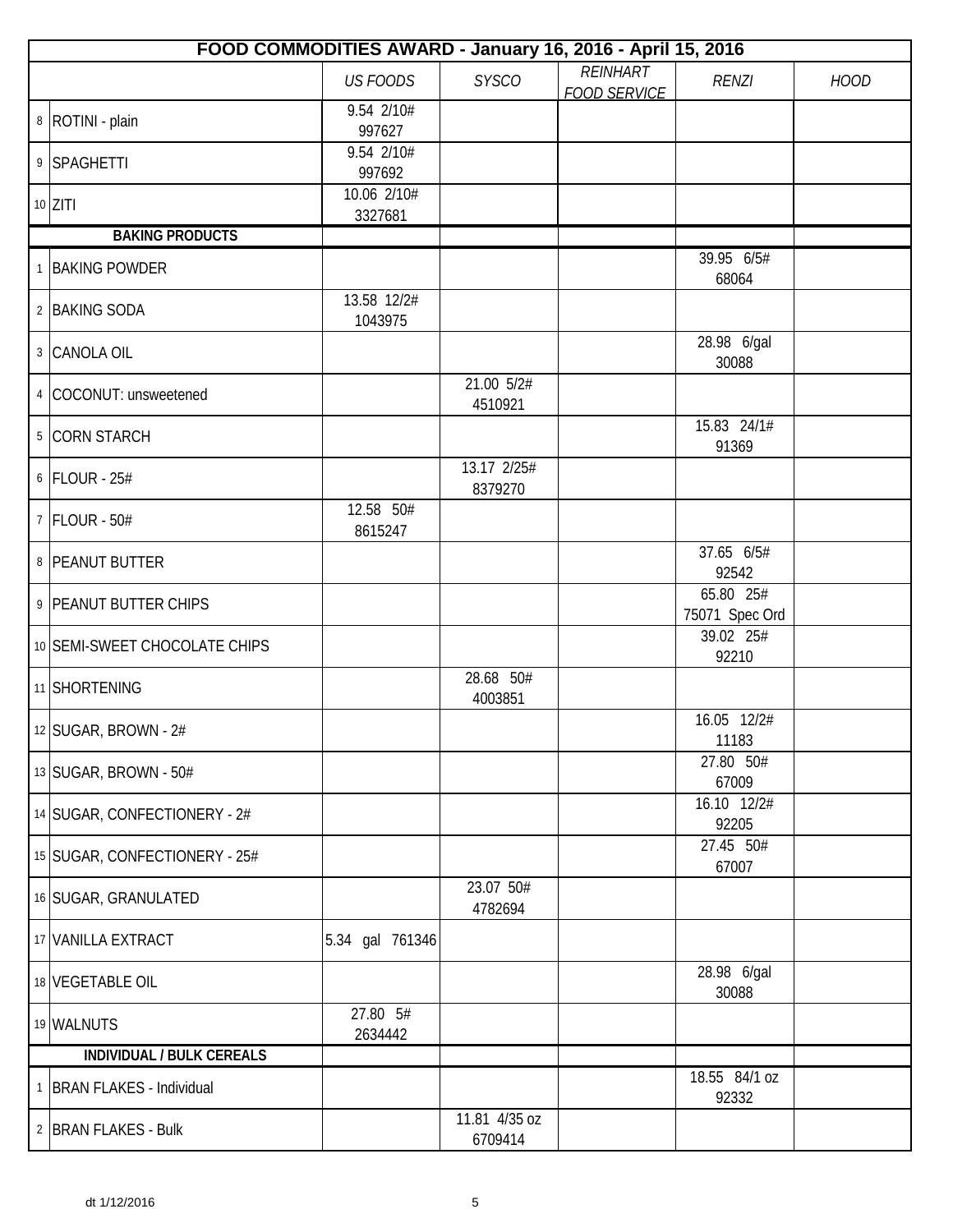| FOOD COMMODITIES AWARD - January 16, 2016 - April 15, 2016 |                          |                           |                                        |                           |             |  |  |
|------------------------------------------------------------|--------------------------|---------------------------|----------------------------------------|---------------------------|-------------|--|--|
|                                                            | <b>US FOODS</b>          | <b>SYSCO</b>              | <b>REINHART</b><br><b>FOOD SERVICE</b> | <b>RENZI</b>              | <b>HOOD</b> |  |  |
| 3 CHEERIOS - Individual                                    |                          | 15.66 84/1 oz<br>7001082  |                                        |                           |             |  |  |
| 4 CHEERIOS - Bulk                                          |                          | 12.74 4/35 oz<br>6732754  |                                        |                           |             |  |  |
| 5 CINNAMON TOASTIES - Individual                           |                          | 18.21 96/1 oz<br>4119723  |                                        |                           |             |  |  |
| 6 CINNAMON TOASTIES - Bulk                                 |                          |                           |                                        | 18.60 4/35 oz<br>92334    |             |  |  |
| 7 CORN FLAKES - Individual                                 |                          | 16.12 84/1 oz<br>2430259  |                                        |                           |             |  |  |
| 8 CORN FLAKES - Bulk                                       |                          | 11.52 4/35 oz<br>6709307  |                                        |                           |             |  |  |
| 9 CREAM OF WHEAT - Bulk                                    |                          | 17.69 12/28 oz<br>8562639 |                                        |                           |             |  |  |
| 10 CREAM OF WHEAT - Individual                             | 48.04 144/1 oz<br>496463 |                           |                                        |                           |             |  |  |
| 11 FROSTED FLAKES - Individual                             |                          |                           |                                        | 21.97 96/1 oz<br>84011    |             |  |  |
| 12 FROSTED FLAKES - Bulk                                   |                          | 12.83 4/35 oz<br>6781587  |                                        |                           |             |  |  |
| 13 OATMEAL - Individual                                    |                          |                           | 20.99 10/12 ct<br>92336                |                           |             |  |  |
| 14 QUICK OATS, approx 42 oz                                |                          |                           |                                        | 23.50 12/42 oz<br>85522   |             |  |  |
| 15 RAISIN BRAN - Individual                                |                          |                           |                                        | 18.53 96/1.19 oz<br>84033 |             |  |  |
| 16 RAISIN BRAN - Bulk                                      |                          | 14.39 4/35 oz<br>6732788  |                                        |                           |             |  |  |
| 17 SPECIAL K - Individual                                  |                          |                           |                                        | 22.07 96/1 oz<br>84026    |             |  |  |
| 18 RICE CRISPIES - Individual                              |                          |                           |                                        | 19.00 96/.75 oz<br>84062  |             |  |  |
| 19 RICE CRISPIES - Bulk                                    |                          | 12.93 4/35 oz<br>6709455  |                                        |                           |             |  |  |
| 20 SHREDDED WHEAT - Individual                             |                          |                           |                                        | 28.09 70/1.2 oz<br>76599  |             |  |  |
| 21 SHREDDED WHEAT - Bulk                                   |                          |                           |                                        | 25.00 4/35 oz<br>76253    |             |  |  |
| 22 TOOTIE FRUTIES - Individual                             |                          |                           |                                        | 17.95 84/1 oz<br>92335    |             |  |  |
| 23 TOOTIE FRUTIES - Bulk                                   |                          | 14.19 4/35 oz<br>6768436  |                                        |                           |             |  |  |
| <b>DESSERT MIXES</b>                                       |                          |                           |                                        |                           |             |  |  |
| 1 ANGEL FOOD CAKE                                          |                          |                           |                                        | 40.66 12/16 oz<br>28500   |             |  |  |
| 2 APPLE PIE FILLING                                        | 28.72 6/#10<br>3331527   |                           |                                        |                           |             |  |  |
| 3 BROWNIE MIX                                              |                          | 24.84 6/5#<br>1242439     |                                        |                           |             |  |  |
| 4 BROWNIE MIX, Sugar Free                                  |                          |                           |                                        |                           |             |  |  |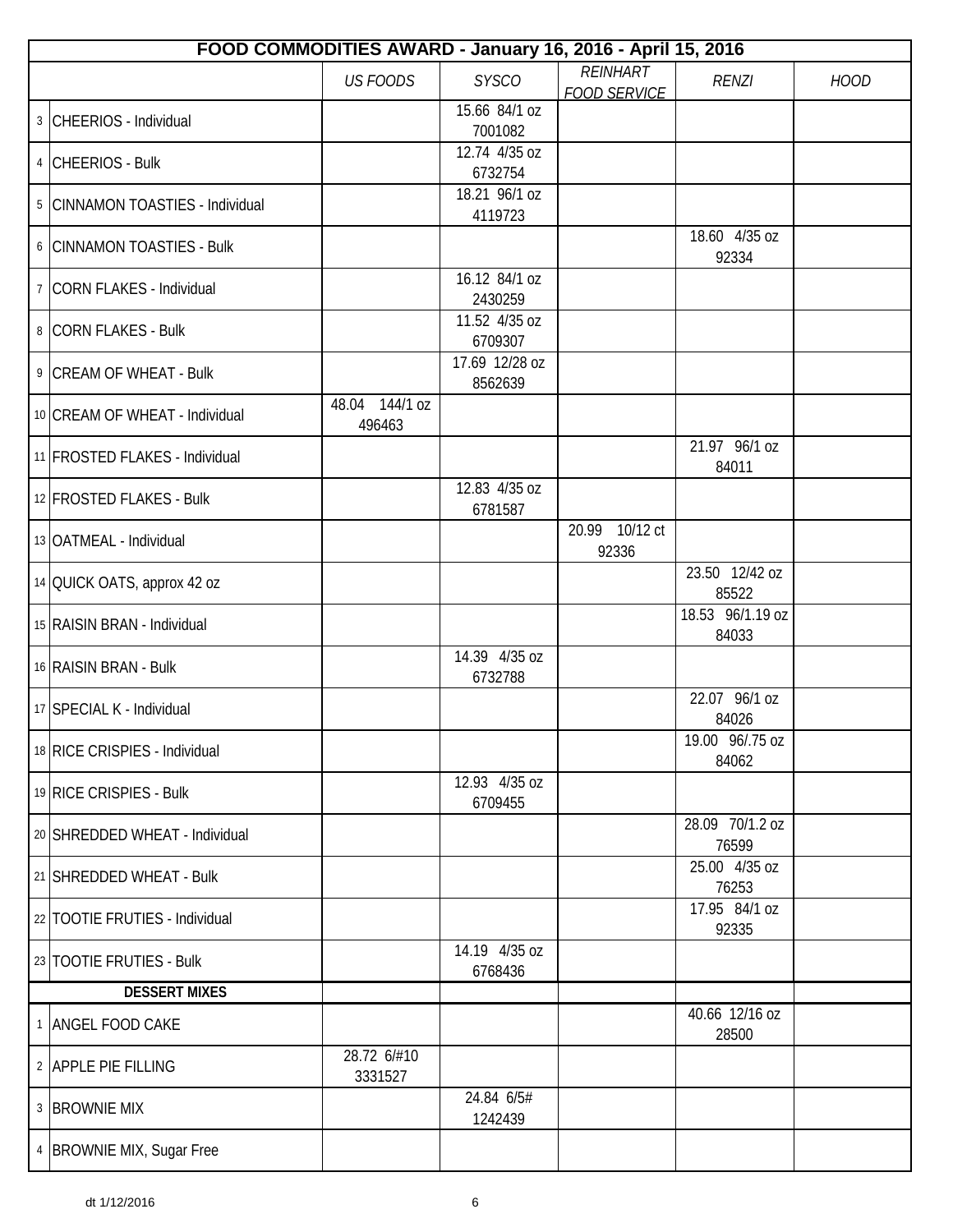|    | FOOD COMMODITIES AWARD - January 16, 2016 - April 15, 2016 |                                   |                       |                                 |                         |             |  |  |
|----|------------------------------------------------------------|-----------------------------------|-----------------------|---------------------------------|-------------------------|-------------|--|--|
|    |                                                            | <b>US FOODS</b>                   | <b>SYSCO</b>          | REINHART<br><b>FOOD SERVICE</b> | <b>RENZI</b>            | <b>HOOD</b> |  |  |
|    | 5 CAKE MIX, CARROT                                         |                                   |                       |                                 | 30.45 6/5#<br>28139     |             |  |  |
|    | 6 CAKE MIX, CARROT, Sugar Free                             |                                   |                       |                                 |                         |             |  |  |
|    | 7 CAKE MIX, CHOCOLATE                                      |                                   | 24.32 6/5#<br>1242985 |                                 |                         |             |  |  |
|    | 8 CAKE MIX, CHOCOLATE, Sugar Free                          | 25.29 6/18.32 oz<br>2195816 SPO   |                       |                                 |                         |             |  |  |
|    | 9 CAKE MIX, SPICE                                          |                                   | 48.80 6/5#<br>6048904 |                                 |                         |             |  |  |
|    | 10 CAKE MIX, YELLOW                                        |                                   | 21.51 6/5#<br>5301627 |                                 |                         |             |  |  |
|    | 11 CAKE MIX, WHITE                                         |                                   | 21.52 6/5#<br>5301601 |                                 |                         |             |  |  |
|    | 12 CAKE MIX, WHITE, Sugar Free                             |                                   |                       |                                 | 31.96 6/9.6 oz<br>27531 |             |  |  |
|    | 13 CHEESECAKE                                              |                                   |                       |                                 | 60.00 6/4#<br>28216     |             |  |  |
|    | 14 GINGERBREAD MIX                                         |                                   |                       |                                 | 34.45 6/5#<br>28114     |             |  |  |
| 15 | ICING, READY TO SPREAD: MUST BE<br>SHELF STABLE: Chocolate |                                   |                       | 22.42 12#<br>72082              |                         |             |  |  |
| 16 | ICING, READY TO SPREAD: MUST BE<br>SHELF STABLE : Vanilla  |                                   |                       | 20.01 12#<br>38998              |                         |             |  |  |
|    | 17   ICING, CHOCOLATE, Sugar Free                          |                                   |                       |                                 |                         |             |  |  |
|    | 18   ICING, WHITE, Sugar Free                              |                                   |                       |                                 |                         |             |  |  |
|    | 19 MUFFIN MIX, BANANA NUT                                  |                                   |                       |                                 | 52.00 6/5#<br>28014     |             |  |  |
|    | 20 MUFFIN MIX, BASIC                                       |                                   | 20.12 6/5#<br>1242425 |                                 |                         |             |  |  |
|    | 21 MUFFIN MIX, BLUEBERRY                                   | 22.29 6/5#<br>4386884             |                       |                                 |                         |             |  |  |
|    | 22 MUFFIN MIX, BRAN                                        |                                   | 44.39 6/5#<br>4044020 |                                 |                         |             |  |  |
|    | 23 MUFFIN MIX, CORN                                        | 21.64 6/5#<br>2316503             |                       |                                 |                         |             |  |  |
|    | 24 MUFFIN MIX, HONEY BRAN                                  |                                   |                       |                                 | 32.95 6/5#<br>28225     |             |  |  |
|    | <b>COOKING PRODUCTS</b>                                    |                                   |                       |                                 |                         |             |  |  |
|    | 1 BEEF BASE                                                | 12.79 12/1#<br>5328885            |                       |                                 |                         |             |  |  |
|    | 2 BEEF BASE, LOW SODIUM                                    |                                   |                       |                                 | 49.85 12/1#<br>57716    |             |  |  |
|    | 3 BEEF BROTH, LOW SODIUM                                   | 29.67 300/4 gr<br>6300743 not L/S |                       |                                 |                         |             |  |  |
|    | 4 BISQUICK MIX                                             |                                   |                       |                                 | 23.34 6/5#<br>28237     |             |  |  |
|    | 5 BREAD CRUMBS, ITALIAN                                    | 14.84 4/5#<br>3057114             |                       |                                 |                         |             |  |  |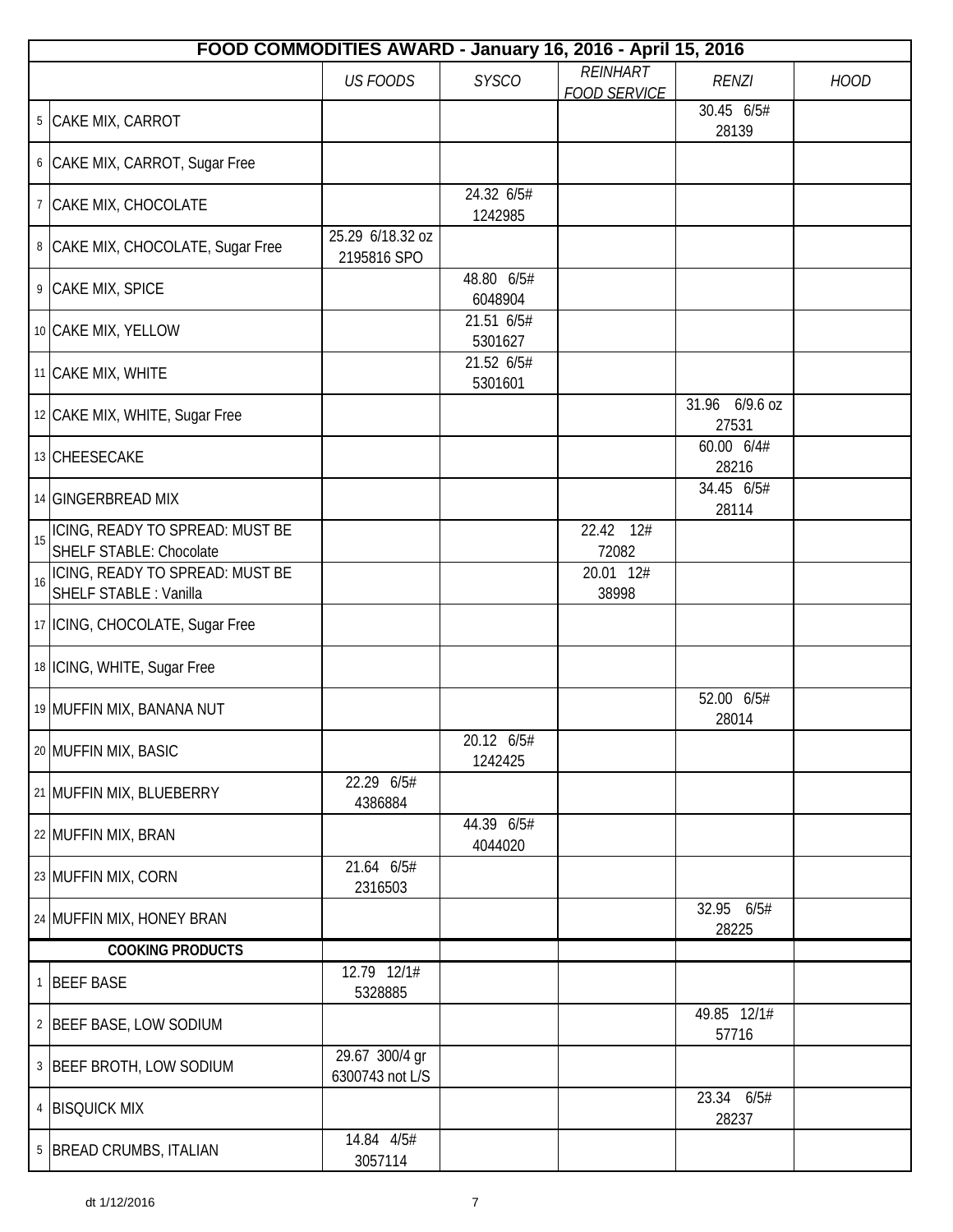|    | FOOD COMMODITIES AWARD - January 16, 2016 - April 15, 2016    |                                     |                           |                                        |                           |             |  |  |
|----|---------------------------------------------------------------|-------------------------------------|---------------------------|----------------------------------------|---------------------------|-------------|--|--|
|    |                                                               | <b>US FOODS</b>                     | <b>SYSCO</b>              | <b>REINHART</b><br><b>FOOD SERVICE</b> | <b>RENZI</b>              | <b>HOOD</b> |  |  |
|    | 6 CHICKEN BROTH, LOW SODIUM                                   | 29.67 300/4 gr<br>8008336 not L/S   |                           |                                        |                           |             |  |  |
|    | 7 CHICKEN GRAVY                                               |                                     | 38.62 12/5#<br>4220364    |                                        |                           |             |  |  |
|    | 8 CHICKEN GRAVY, LOW SODIUM                                   |                                     |                           |                                        |                           |             |  |  |
|    | 9 CHICKEN BASE - 1#                                           | $\overline{13.44}$ 12/1#<br>3328887 |                           |                                        |                           |             |  |  |
|    | 10 CHICKEN BASE - 5#                                          |                                     |                           |                                        | 115.00 6/5#<br>57704      |             |  |  |
|    | 11 CHICKEN BASE, LOW SODIUM                                   |                                     | 20.17 6/1#<br>6213359     |                                        |                           |             |  |  |
|    | 12 CRISPY ONIONS                                              |                                     |                           | 32.43 6/24 oz<br>W6170                 |                           |             |  |  |
|    | 13 FALAFEL                                                    |                                     | 20.60 2/5#<br>8022297     | 40.76 100/1.4 oz<br>H0892              |                           |             |  |  |
| 14 | INSTANT BROTH & SEASONING - BEEF,<br>LOW SODIUM               | 30.01 300/4 oz<br>5008339 SPO       |                           |                                        |                           |             |  |  |
| 15 | <b>INSTANT BROTH &amp; SEASONING -</b><br>CHICKEN, LOW SODIUM | 29.67 300/4 gr<br>8008336           |                           |                                        |                           |             |  |  |
|    | 16 MINCED GARLIC                                              |                                     | 15.95 6/32 oz<br>5975289  |                                        |                           |             |  |  |
|    | 17 PANCAKE MIX                                                |                                     | 19.56 6/5#<br>2810432     |                                        |                           |             |  |  |
|    | 18 PORK GRAVY MIX                                             |                                     |                           |                                        | 30.40 8/16 oz<br>57709    |             |  |  |
|    | 19 PORK GRAVY MIX, LOW SODIUM                                 |                                     |                           |                                        | 30.40 8/16 oz<br>57709    |             |  |  |
|    | 20 SAUSAGE GRAVY                                              |                                     |                           | 6/10#<br>54.83<br>21744                |                           |             |  |  |
|    | 21 SOY SAUCE, LOW SODIUM                                      | 36.62 6/.5 gal<br>5018395           |                           |                                        |                           |             |  |  |
|    | 22 STUFFING MIX                                               | 37.53 12/1.75#<br>6922769           |                           |                                        |                           |             |  |  |
|    | 23 STUFFING MIX, CHICKEN                                      |                                     | 43.36 4/3.56#<br>4396404  |                                        |                           |             |  |  |
|    | 24 SWEETENED CONDENSED MILK                                   |                                     | 34.34 24/14 oz<br>9312596 |                                        |                           |             |  |  |
| 25 | THICK-IT INSTANT HEALTHCARE FOOD<br>THICKENER - PC            |                                     |                           |                                        | 13.36 100/6.5 gr<br>76723 |             |  |  |
| 26 | THICK-IT INSTANT HEALTHCARE FOOD<br><b>THICKENER - Bulk</b>   |                                     |                           |                                        | 61.03 25#<br>76732        |             |  |  |
|    | 27 TOFU                                                       |                                     | 13.63 12/14 oz<br>0684936 |                                        |                           |             |  |  |
|    | 28 TURKEY GRAVY MIX, LOW SODIUM                               |                                     |                           |                                        | 34.40 8/16 oz<br>57698    |             |  |  |
|    | 29 VEGETABLE BASE                                             | 13.31 6/1#<br>9333493               |                           |                                        |                           |             |  |  |
|    | 30 VINEGAR                                                    |                                     |                           |                                        | 6.20 4/gal<br>56100       |             |  |  |
|    | 31 WORCESTERSHIRE SAUCE, LOW<br><b>SODIUM</b>                 |                                     | 21.62 4/gal<br>4007894    |                                        |                           |             |  |  |

dt 1/12/2016 8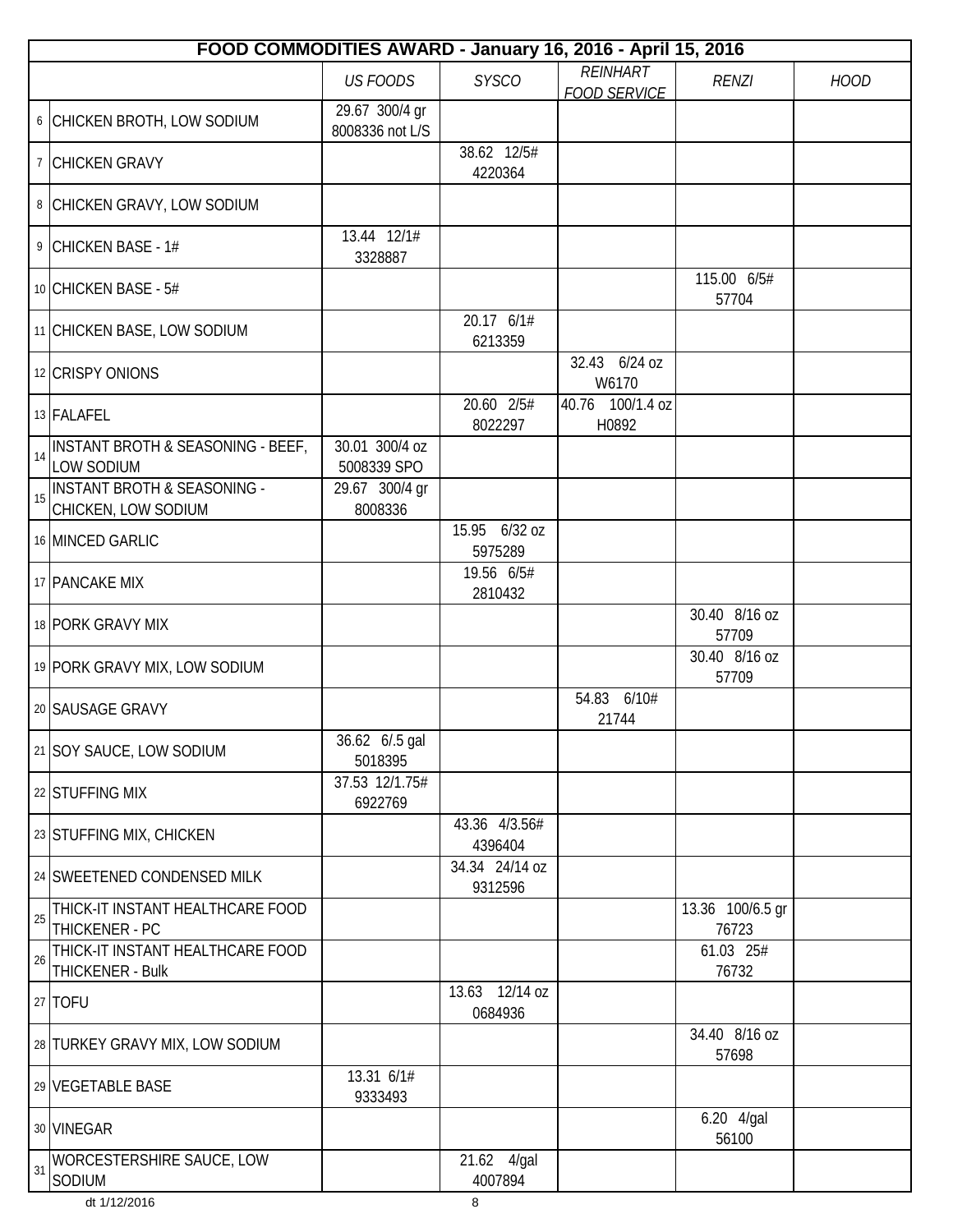|                | FOOD COMMODITIES AWARD - January 16, 2016 - April 15, 2016 |                         |                            |                                        |                      |             |
|----------------|------------------------------------------------------------|-------------------------|----------------------------|----------------------------------------|----------------------|-------------|
|                |                                                            | <b>US FOODS</b>         | <b>SYSCO</b>               | <b>REINHART</b><br><b>FOOD SERVICE</b> | <b>RENZI</b>         | <b>HOOD</b> |
|                | <b>SALAD DRESSINGS</b>                                     |                         |                            |                                        |                      |             |
|                | 1 SALAD DRESSING Low Fat French                            |                         |                            |                                        | 35.30 4/gal<br>56050 |             |
|                | 2 SALAD DRESSING Low Fat Ranch                             |                         | 27.31 4/gal<br>4086575     |                                        |                      |             |
|                | 3 SALAD DRESSING Low Fat Golden Italian                    |                         |                            |                                        | 20.35 4/gal<br>56295 |             |
| $\overline{4}$ | SALAD DRESSING Low Fat Thousand<br>Island                  |                         |                            |                                        | 35.50 4/gal<br>56061 |             |
|                | 5 SALAD DRESSING Catalina                                  | 34.69 4/gal<br>43802    |                            |                                        |                      |             |
|                | 6 SALAD DRESSING Italian                                   | 18.93 4/gal<br>4342184  |                            |                                        |                      |             |
|                | 7 SALAD DRESSING Ranch                                     | 22.25 4/gal<br>8342180  |                            |                                        |                      |             |
|                | 8 SALAD DRESSING Thousand Island                           |                         | 25.17 4/gal<br>4069431     |                                        |                      |             |
|                | 9 SALAD DRESSING POWDER MIX, Italian                       |                         | 31.19 18/7.6 oz<br>4847323 |                                        |                      |             |
|                | <b>SPICES</b>                                              |                         |                            |                                        |                      |             |
|                | <b>BASIL LEAVES</b>                                        | $2.64$ 5 oz<br>2435485  |                            |                                        |                      |             |
|                | 2 BASIL, CRUSHED                                           | $2.74$ 5.5 oz<br>760041 |                            |                                        |                      |             |
|                | 3 BLACK PEPPER                                             | 6.00 18 oz<br>9501156   |                            |                                        |                      |             |
|                | 4 CELERY SALT                                              | 3.34 35 oz<br>6353429   |                            |                                        |                      |             |
|                | 5 CHILI POWDER                                             | 4.17 18 oz<br>760116    |                            |                                        |                      |             |
|                | 6 CHIVES, DRIED                                            | 11.00 5.5 oz<br>8691891 |                            |                                        |                      |             |
|                | 7 CINNAMON                                                 | 4.34 18 oz<br>5353115   |                            |                                        |                      |             |
|                | 8 CRUSHED RED PEPPER                                       | 3.07 12 oz<br>760462    |                            |                                        |                      |             |
|                | 9 DILL WEED                                                | 5.26 5.5 oz<br>778423   |                            |                                        |                      |             |
|                | 10 GARLIC, Fresh                                           |                         | 4/5#<br>37.61<br>1396746   |                                        |                      |             |
|                | 11 GARLIC POWDER                                           | 4.93 21 oz<br>2501161   |                            |                                        |                      |             |
|                | 12 GROUND GINGER                                           | 5.85 15 oz<br>760306    |                            |                                        |                      |             |
|                | 13 LEMON PEPPER                                            | 4.74 28 oz<br>6501159   |                            |                                        |                      |             |
|                | 14 MONTREAL STEAK SEASONING                                |                         | 42.44 6/29 oz<br>6639553   |                                        |                      |             |
|                | 15 MRS. DASH SALT SUBSTITUTE                               |                         | 13.59 300/.3 oz<br>1116052 |                                        |                      |             |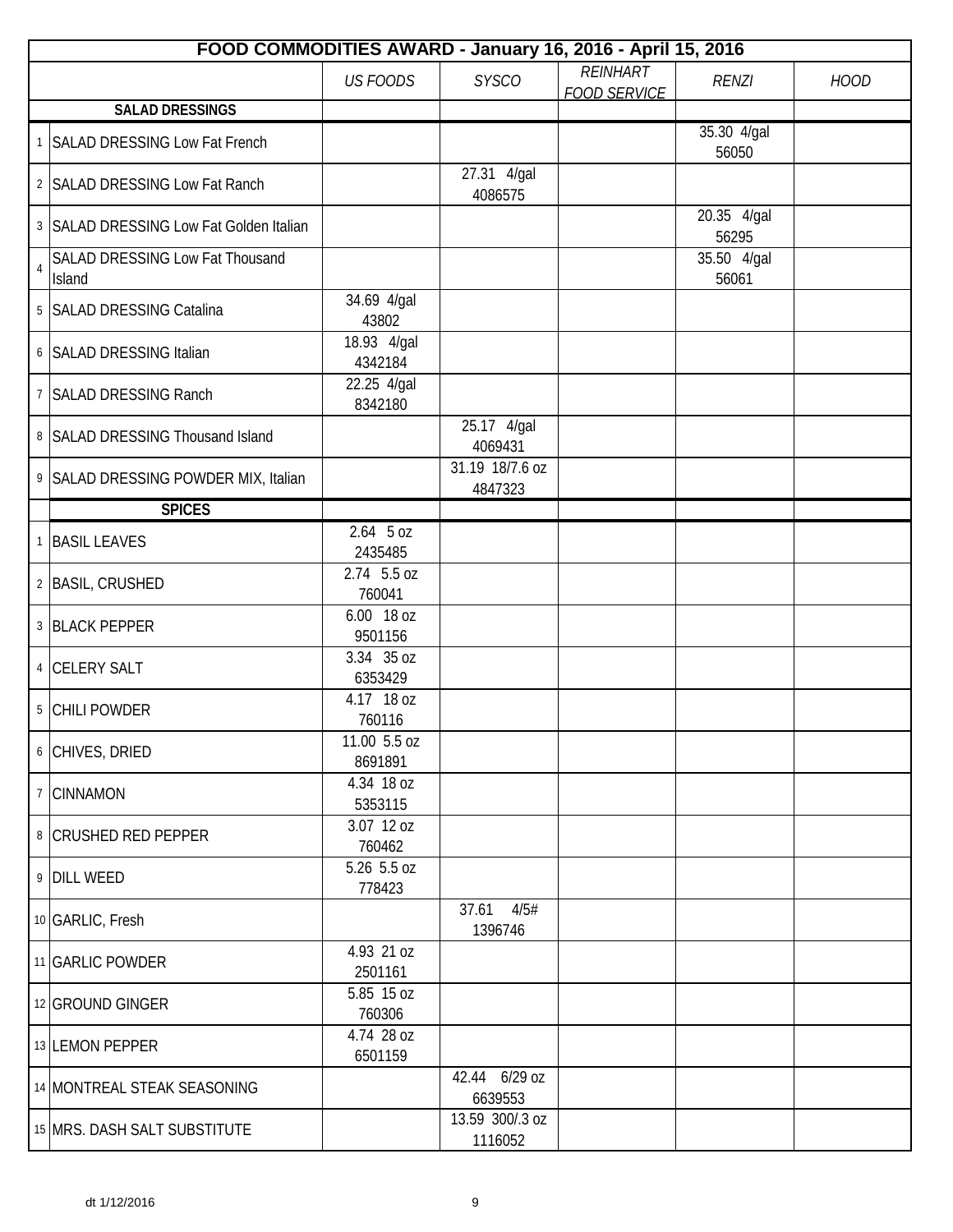| FOOD COMMODITIES AWARD - January 16, 2016 - April 15, 2016 |                                     |                            |                                        |              |             |
|------------------------------------------------------------|-------------------------------------|----------------------------|----------------------------------------|--------------|-------------|
|                                                            | <b>US FOODS</b>                     | <b>SYSCO</b>               | <b>REINHART</b><br><b>FOOD SERVICE</b> | <b>RENZI</b> | <b>HOOD</b> |
| 16 NUTMEG                                                  | 6.73 16 oz<br>760355                |                            |                                        |              |             |
| 17 ONIONS, dehydrated                                      |                                     |                            | 57.63 6/3#<br>31642                    |              |             |
| 18 ONION POWDER                                            | 3.31 20 oz<br>4353280               |                            |                                        |              |             |
| 19 OREGANO                                                 | 9.50 24 oz<br>760850                |                            |                                        |              |             |
| 20 PAPRIKA                                                 | 4.65 18 oz<br>760405                |                            |                                        |              |             |
| 21 PARSLEY FLAKES                                          | $\overline{5.35}$ 11 oz<br>760868   |                            |                                        |              |             |
| 22 POULTRY SEASONING                                       | 3.92 10 oz<br>760595                |                            |                                        |              |             |
| 23 TACO SEASONING                                          | 13.58 5#<br>1624485                 |                            |                                        |              |             |
| <b>SOUP</b>                                                |                                     |                            |                                        |              |             |
| <sup>1</sup> CHICKEN NOODLE LO-SO, 7.5 oz                  | 16.34 24/7.25 oz<br>4007951         |                            |                                        |              |             |
| 2 CHICKEN NOODLE LO-SO, 50 oz                              | 33.68 12/5 oz<br>3016912            |                            |                                        |              |             |
| 3 CREAM OF CELERY, 7.5 oz                                  |                                     |                            |                                        |              |             |
| 4 CREAM OF CELERY, CONDENSED, 50 oz                        |                                     | 27.05 12/50 oz<br>4040317  |                                        |              |             |
| 5 CREAM OF CHICKEN, LO-SO, 7.5 oz                          | 16.08 24/7.25 oz<br>2007953 Not L/S |                            |                                        |              |             |
| 6 CREAM OF MUSHROOM, 7.5 oz                                | 16.08 24/7.25 oz<br>2001972         | 28.77 12/50 oz<br>4040382  |                                        |              |             |
| 7 CREAM OF MUSHROOM LO-SO, #5                              | 35.79 12/49.5 oz<br>7007941         |                            |                                        |              |             |
| 8   TOMATO, 7.5 oz                                         | 15.87 24/7.25 oz<br>3001989         |                            |                                        |              |             |
| 9   TOMATO, CONDENSED, 50 oz                               | 22.23 12/50 oz<br>9001934           |                            |                                        |              |             |
| 10 TOMATO LO-SO - #5                                       |                                     | 28.78 12/50 oz<br>4146445  |                                        |              |             |
| 11   TOMATO LO-SO - 7.5 oz                                 | 16.13 24/7.25 oz<br>7007958         |                            |                                        |              |             |
| 12 VEGETABLE LO-SO, 7.5 oz                                 | 15.83 24/7.25 oz<br>8007957         |                            |                                        |              |             |
| <b>FROZEN DESSERTS</b>                                     |                                     |                            |                                        |              |             |
| 1 APPLE PIE RAW                                            |                                     | $21.90$ 6/46 oz<br>1972744 |                                        |              |             |
| 2 APPLE PIE BAKED                                          |                                     | 30.48 6/48 oz<br>9787748   |                                        |              |             |
| 3 APPLE PIE SUGAR FREE                                     | 33.60 6/46 oz<br>1164151            |                            |                                        |              |             |
| 4 BERRY MEDLEY                                             | 38.29 6/42 oz<br>4983730            | 57.02 20#<br>6647606       |                                        |              |             |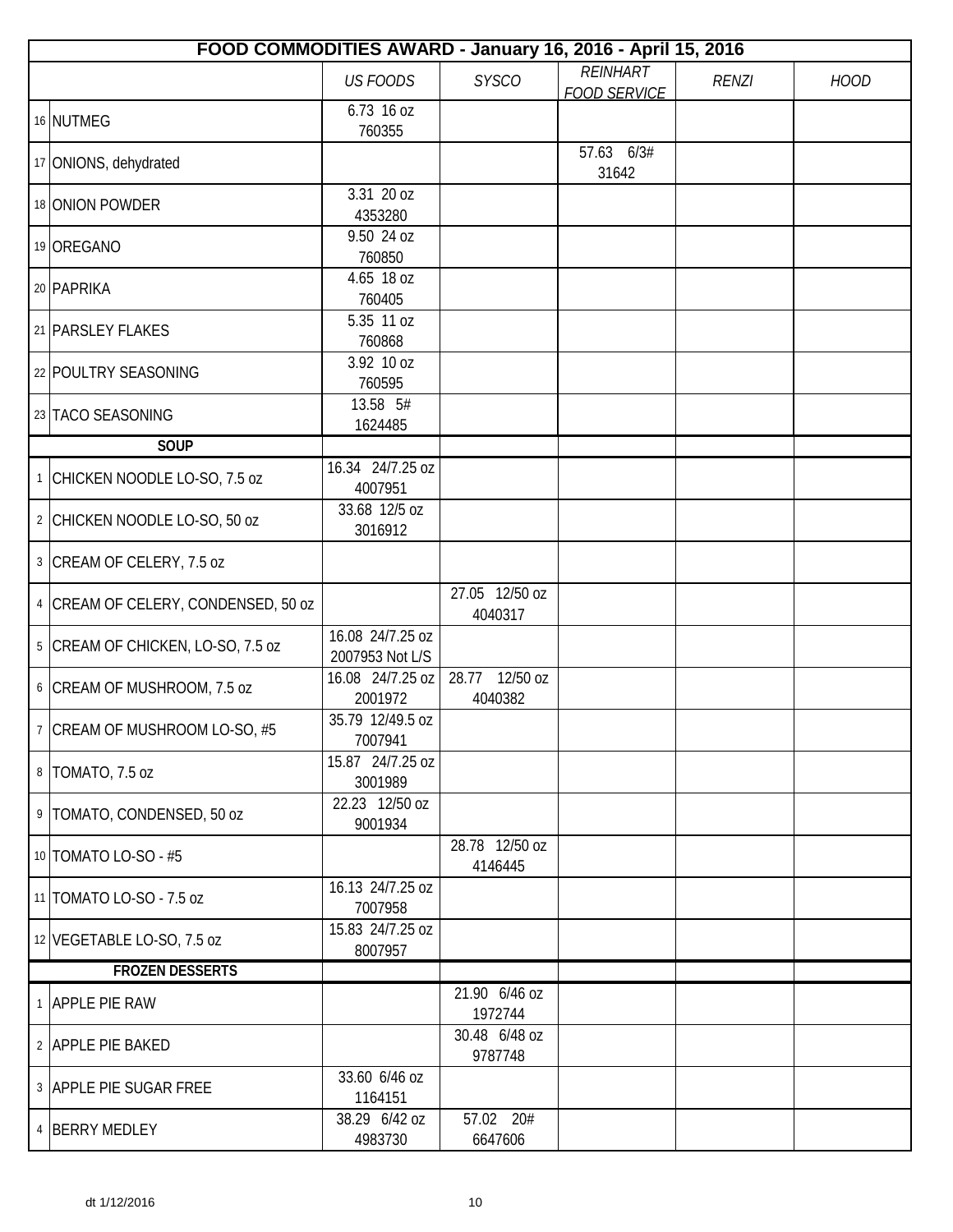|    | FOOD COMMODITIES AWARD - January 16, 2016 - April 15, 2016 |                           |                           |                                        |                         |             |  |  |
|----|------------------------------------------------------------|---------------------------|---------------------------|----------------------------------------|-------------------------|-------------|--|--|
|    |                                                            | <b>US FOODS</b>           | <b>SYSCO</b>              | <b>REINHART</b><br><b>FOOD SERVICE</b> | <b>RENZI</b>            | <b>HOOD</b> |  |  |
|    | 5 BLUEBERRY PIE RAW                                        |                           | 31.47 6/46 oz<br>1972728  |                                        |                         |             |  |  |
|    | 6 BLUEBERRY PIE, DIET SUGAR FREE                           | 44.82 6/46 oz<br>2164150  |                           |                                        |                         |             |  |  |
|    | 7 BOSTON CREAM PIE                                         |                           | 28.53 6/33 oz<br>1972090  |                                        |                         |             |  |  |
|    | 8 CARROT CAKE premade                                      |                           | 42.99 4/59 oz<br>1285113  |                                        |                         |             |  |  |
|    | 9 CHERRY PIE RAW                                           |                           | 29.74 6/46 oz<br>1972702  |                                        |                         |             |  |  |
|    | 10 CHERRY PIE, DIET SUGAR FREE                             | 43.88 6/46 oz<br>8164147  |                           |                                        |                         |             |  |  |
|    | 11 CREAM PIE: Banana Cream                                 |                           | 20.66 6/27 oz<br>9788936  |                                        |                         |             |  |  |
|    | 12 CREAM PIE: Chocolate                                    | 26.61 6/27 oz<br>4037222  |                           |                                        |                         |             |  |  |
|    | 13 CREAM PIE: Coconut Cream                                |                           | 22.18 6/27 oz<br>9809294  |                                        |                         |             |  |  |
|    | 14 FRUIT OF THE FOREST PIE                                 |                           | 37.99 6/48 oz<br>9785601  |                                        |                         |             |  |  |
|    | 15 ICE CREAM, CHOCOLATE, approx 4 oz                       |                           | 21.08 96/4 oz<br>2220226  |                                        |                         |             |  |  |
|    | 16 ICE CREAM, STRAWBERRY, approx 4 oz                      |                           | 21.08 96/4 oz<br>7140122  |                                        |                         |             |  |  |
|    | 17 ICE CREAM, VANILLA, approx 4 oz                         |                           | 20.99 96/4 oz<br>2220200  |                                        |                         |             |  |  |
| 18 | ICE CREAM, VANILLA -LACTOSE, approx<br>4 oz                |                           | 8.03 24/4 oz<br>1819242   |                                        |                         |             |  |  |
| 19 | ICE CREAM, NSA CHOCOLATE, approx 4<br>0Z                   |                           | 5.57 24/4 oz<br>7769383   |                                        |                         |             |  |  |
|    | 20 ICE CREAM, NSA VANILLA, approx 4 oz                     |                           | 5.57 24/4 oz<br>2376770   |                                        |                         |             |  |  |
|    | 21 LEMON PIE                                               |                           | 28.12 6/36 oz<br>9788522  |                                        |                         |             |  |  |
|    | 22 STRAWBERRY RHUBARB PIE                                  |                           | 27.05 6/46 oz<br>9785312  |                                        |                         |             |  |  |
|    | 23 WHIP TOPPING                                            |                           | 36.34 12/32 oz<br>1060375 |                                        |                         |             |  |  |
|    | <b>JUICES / DRINK MIX</b>                                  |                           |                           |                                        |                         |             |  |  |
|    | 1 APPLE - 46 oz                                            | 15.35 12/46 oz<br>5327762 |                           |                                        |                         |             |  |  |
|    | 2 CRANBERRY - 46 oz                                        |                           | 15.18 12/46 oz<br>0477194 |                                        |                         |             |  |  |
|    | 3 GRAPE JUICE - 46 oz                                      | 23.12 12/46 oz<br>5327408 |                           |                                        |                         |             |  |  |
|    | 4 ORANGE - 64 oz                                           | 15.26 8/64 oz<br>285189   |                           |                                        |                         |             |  |  |
|    | 5 PINEAPPLE - 46 oz                                        | 21.97 12/46 oz<br>3327749 |                           |                                        |                         |             |  |  |
|    | 6 TOMATO - 46 oz                                           |                           |                           |                                        | 13.15 12/46 oz<br>47060 |             |  |  |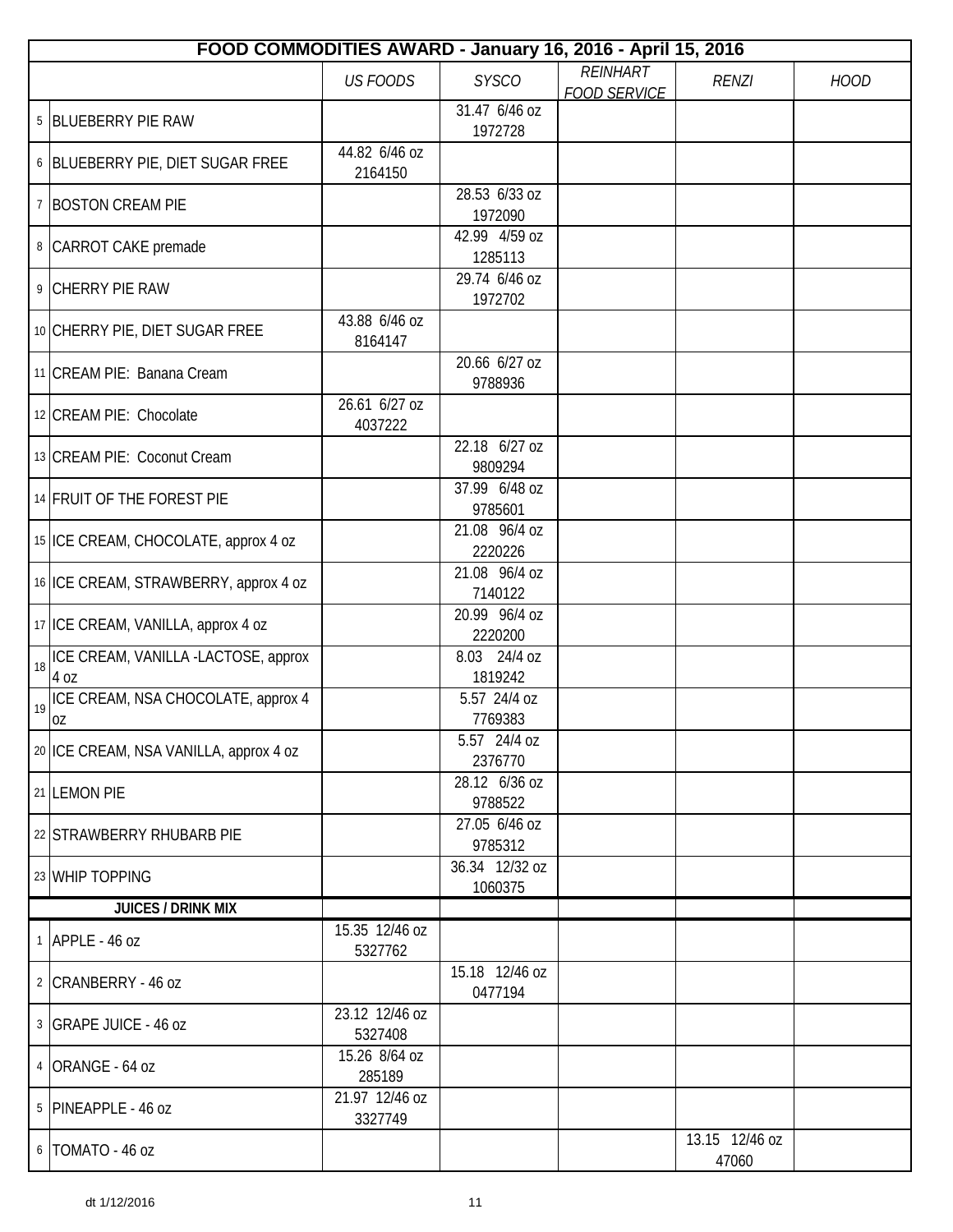|    | FOOD COMMODITIES AWARD - January 16, 2016 - April 15, 2016 |                               |                            |                                        |                            |             |  |  |
|----|------------------------------------------------------------|-------------------------------|----------------------------|----------------------------------------|----------------------------|-------------|--|--|
|    |                                                            | <b>US FOODS</b>               | <b>SYSCO</b>               | <b>REINHART</b><br><b>FOOD SERVICE</b> | <b>RENZI</b>               | <b>HOOD</b> |  |  |
|    | 7 APPLE EZO, 5.5 oz                                        | 16.20 48/5.5 oz<br>4469870    |                            |                                        |                            |             |  |  |
|    | 8 CRANBERRY EZO, 5.5 oz                                    |                               | 19.52 48/5.5 oz<br>4036315 |                                        |                            |             |  |  |
|    | 9 GRAPE EZO, 5.5 oz                                        | 18.20 48/5.5 oz<br>4470142    |                            |                                        |                            |             |  |  |
|    | 10 GRAPEFRUIT EZO, 5.5 oz                                  | 14.64 48/5.5 oz<br>3470119    |                            |                                        |                            |             |  |  |
|    | 11 ORANGE JUICE EZO, 5.5 oz                                | 15.55 48/5.5 oz<br>285379     |                            |                                        |                            |             |  |  |
|    | 12 ORANGE/PINEAPPLE EZO, 5.5 oz                            |                               |                            |                                        |                            |             |  |  |
|    | 13 PINEAPPLE EZO, 5.5 oz                                   | 16.94 48/5.5 oz<br>4470019    |                            |                                        |                            |             |  |  |
|    | 14 PRUNE EZO, 4 oz                                         |                               |                            | 27.78 96/4 oz<br>C4130                 |                            |             |  |  |
|    | 15 PRUNE EZO, 5.5 oz                                       | 48/5.5 oz<br>29.55<br>5015862 |                            |                                        |                            |             |  |  |
|    | 16 TOMATO EZO, 5.5 oz                                      | 13.76 48/5.5 oz<br>3470143    |                            |                                        |                            |             |  |  |
|    | 17 V-8 EZO LO SO, 5.5 oz, low sodium                       | 20.72 48/5.5 oz<br>7020548    |                            |                                        |                            |             |  |  |
|    | 18 NO SUGAR ADDED - APPLE, 5.5 oz                          |                               |                            |                                        |                            |             |  |  |
|    | 19 NO SUGAR ADDED - GRAPE, 5.5 oz                          |                               |                            |                                        |                            |             |  |  |
|    | 20 NO SUGAR ADDED - ORANGE, 5.5 oz                         |                               |                            |                                        |                            |             |  |  |
|    | 21 NO SUGAR ADDED - PINEAPPLE, 5.5 oz                      |                               |                            |                                        |                            |             |  |  |
|    | 22 GRAPE DRINK MIX - POWDER, 24 oz                         |                               |                            |                                        | 16.00 12/24 oz<br>27529    |             |  |  |
| 23 | PINK LEMONADE DRINK MIX - POWDER,<br>24 oz                 | 16.96 12/24 oz<br>3328044     |                            |                                        |                            |             |  |  |
|    | 24 ICE TEA DRINK MIX - POWDER, 24 oz                       | 16.65 12/24 oz<br>4371761     |                            |                                        |                            |             |  |  |
|    | <b>BULK PRODUCTS / OTHER</b>                               |                               |                            |                                        |                            |             |  |  |
|    | 1 AU GRATIN POTATOES                                       |                               |                            |                                        | 43.00 12/20.35 oz<br>34161 |             |  |  |
|    | 2 BAKED BEANS (Gramma Brown)                               |                               |                            |                                        | 40.55 6/#10<br>66045       |             |  |  |
|    | 3 BEETS, SLICED                                            |                               | 18.43 6/#10<br>0173740     |                                        |                            |             |  |  |
|    | 4 BEETS, DICED                                             |                               | 17.35 6/#10<br>4109328     |                                        |                            |             |  |  |
|    | 5 BLACK OLIVES                                             |                               |                            |                                        | 29.95 6/#10<br>59012       |             |  |  |
|    | 6 BROWN GRAVY, LOW SODIUM                                  | 31.26 12/#5<br>3007150        |                            |                                        |                            |             |  |  |
|    | 7 CANNONBALL BBQ SAUCE                                     |                               |                            |                                        | 17.62 4/gal<br>57212       |             |  |  |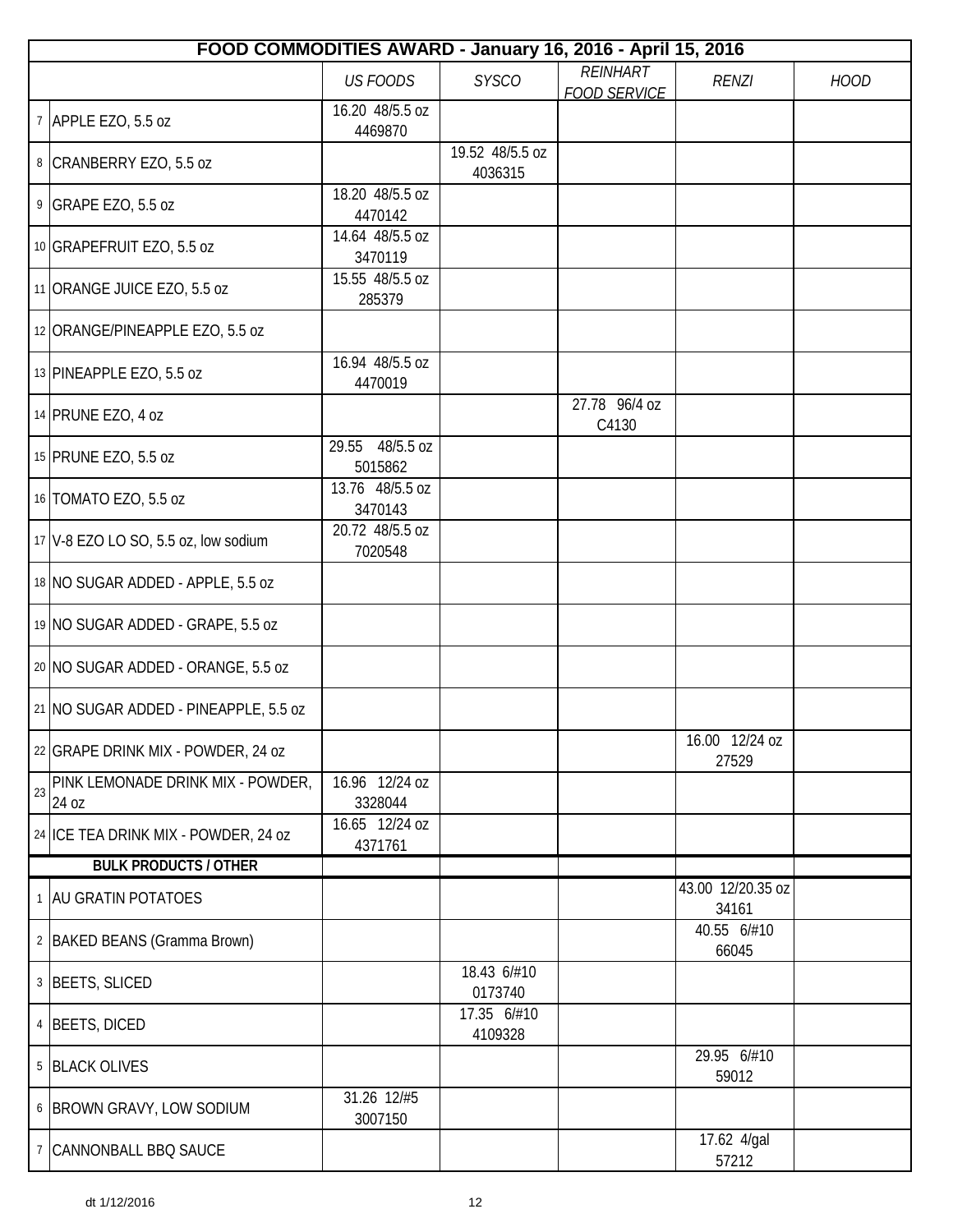| FOOD COMMODITIES AWARD - January 16, 2016 - April 15, 2016 |                        |                           |                                 |                      |             |  |  |
|------------------------------------------------------------|------------------------|---------------------------|---------------------------------|----------------------|-------------|--|--|
|                                                            | <b>US FOODS</b>        | <b>SYSCO</b>              | REINHART<br><b>FOOD SERVICE</b> | <b>RENZI</b>         | <b>HOOD</b> |  |  |
| 8 CHEDDAR CHEESE SAUCE                                     | 25.91 6/#10<br>6564306 |                           |                                 |                      |             |  |  |
| 9 CHILI SAUCE                                              | 21.36 6/#10<br>9328543 |                           |                                 |                      |             |  |  |
| 10 COFFEE, 14 -16 oz                                       |                        | 69.06 24/14 oz<br>4036976 |                                 |                      |             |  |  |
| 11 COFFEE, DECAF, 14 -16 oz                                |                        | 52.03 18/14 oz<br>6958045 |                                 |                      |             |  |  |
| 12 COLESLAW DRESSING                                       | 25.91 4/gal<br>1328608 |                           |                                 |                      |             |  |  |
| 13 CREAM STYLE CORN                                        |                        | 20.96 6/#10<br>0582106    |                                 |                      |             |  |  |
| 14 GARBANZO BEANS (CHIC PEAS)                              |                        |                           |                                 | 16.35 6/#10<br>62027 |             |  |  |
| 15 GRAPE JELLY                                             |                        | 36.86 6/#10<br>3298417    |                                 |                      |             |  |  |
| 16 GREEN BEANS, 10#                                        |                        |                           |                                 | 18.35 6/#10<br>60093 |             |  |  |
| 17 GREEN BEANS, 14 -16 oz                                  |                        |                           |                                 |                      |             |  |  |
| 18 GREEN PEPPERS                                           |                        |                           |                                 |                      |             |  |  |
| 19 HOT SAUCE, MONARCH or equal                             |                        |                           |                                 | 18.91 4/gal<br>61004 |             |  |  |
| 20 KETCHUP                                                 |                        |                           |                                 | 18.80 6/#10<br>57106 |             |  |  |
| 21 KETCHUP, 12 - 14 oz                                     |                        | 24.46 36/14 oz<br>4560934 |                                 |                      |             |  |  |
| 22 KIDNEY BEANS, #10                                       |                        |                           |                                 | 19.00 6/#10<br>62000 |             |  |  |
| 23 KIDNEY BEANS, 14 - 16 oz                                |                        |                           | 24/15.5<br>20.38<br>oz J2054    |                      |             |  |  |
| 24 MASHED POTATOES                                         |                        | 34.31 6/#10<br>7955868    |                                 |                      |             |  |  |
| 25 MAYONNAISE, REGULAR                                     |                        | 20.22 4/gal<br>4002432    |                                 |                      |             |  |  |
| 26 MAYONNAISE, LOW FAT                                     |                        |                           |                                 | 22.00 4/gal<br>56204 |             |  |  |
| 27 MUSHROOMS                                               |                        |                           |                                 | 35.75 6/#10<br>68024 |             |  |  |
| 28 MUSTARD, 12 oz bottle                                   |                        | 13.40 12/12 oz<br>4736070 |                                 |                      |             |  |  |
| 29 MUSTARD                                                 |                        |                           |                                 | 12.00 4/gal<br>30058 |             |  |  |
| 30 NORTHERN BEAN                                           |                        |                           | 20.85 6/10#<br>10600            |                      |             |  |  |
| 31 PEANUT BUTTER                                           |                        |                           |                                 | 37.65 6/5#<br>92542  |             |  |  |
| 32 PEPPERS, RED & GREEN                                    |                        |                           | 36.80 6/10#<br>C1682            |                      |             |  |  |
| 33 PICKLES, Dill - gal                                     |                        | 20.45 4/gal<br>3154853    |                                 |                      |             |  |  |
| dt 1/12/2016                                               |                        | 13                        |                                 |                      |             |  |  |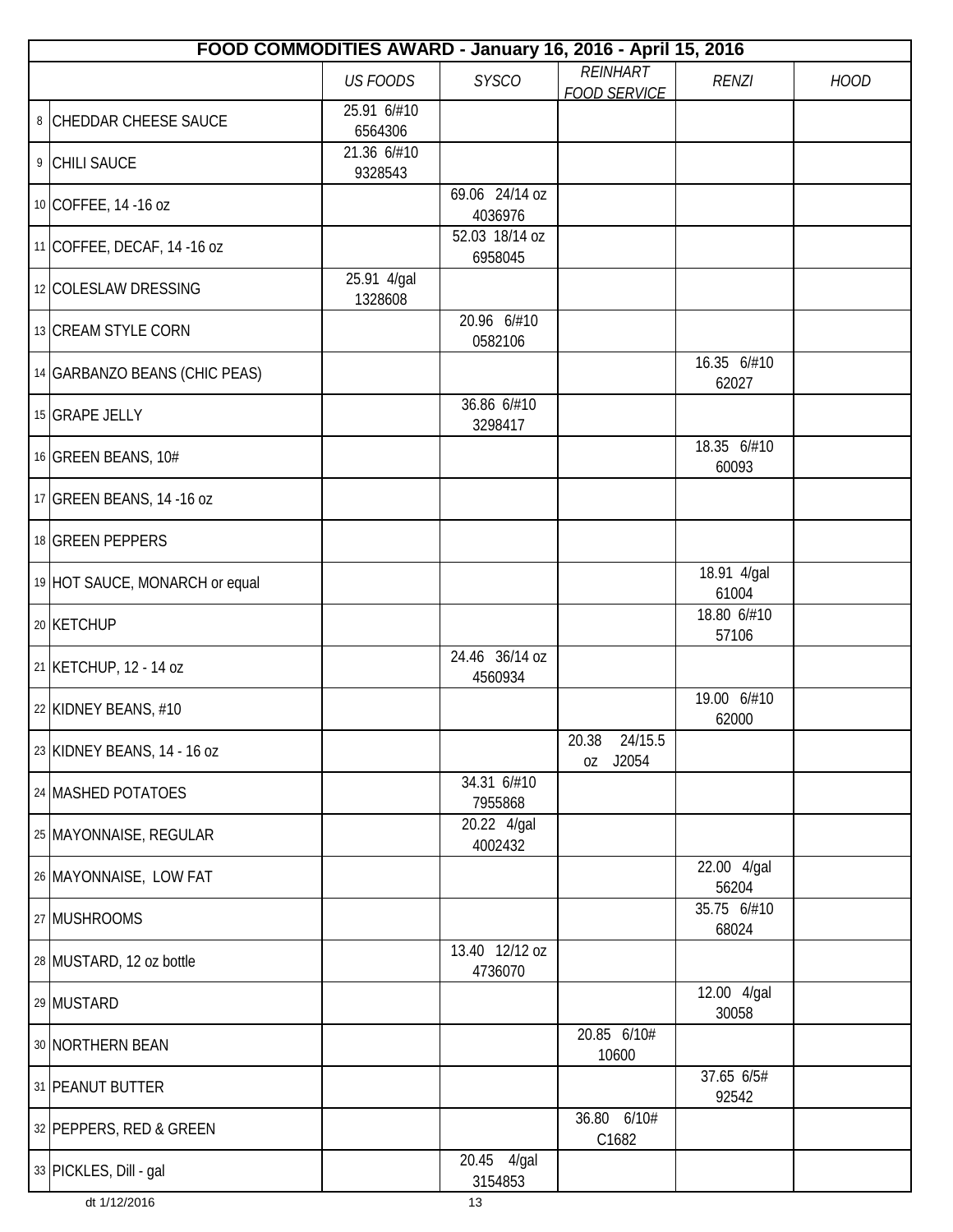|    | FOOD COMMODITIES AWARD - January 16, 2016 - April 15, 2016 |                                |                           |                                 |                            |             |  |
|----|------------------------------------------------------------|--------------------------------|---------------------------|---------------------------------|----------------------------|-------------|--|
|    |                                                            | <b>US FOODS</b>                | <b>SYSCO</b>              | REINHART<br><b>FOOD SERVICE</b> | <b>RENZI</b>               | <b>HOOD</b> |  |
|    | 34 PICKLES, Dill - 5 gal                                   | 18.76 5 gal<br>1956796         |                           |                                 |                            |             |  |
|    | 35 PINTO BEANS                                             | 17.18 6/#10<br>6332332         |                           |                                 |                            |             |  |
|    | 36 PIZZA SAUCE Grade A                                     | 17.77 6/#10<br>3328150         |                           |                                 |                            |             |  |
|    | 37 POTATOES, DICED, FRESH VAC PACKED                       | 14.32 6/#10<br>3330040         |                           |                                 |                            |             |  |
|    | 38 POTATO PEARL Vitamin C Enriched                         |                                |                           |                                 | 35.00 6/#10<br>34139       |             |  |
|    | 39 POTATO - SCALLOPED                                      |                                |                           |                                 | 43.42 12/20.35<br>oz 34165 |             |  |
|    | 40 PUMPKIN                                                 | 37.52 6/#10<br>1352368         |                           |                                 |                            |             |  |
|    | 41 RAISINS                                                 | 38.22 30#<br>5080619           |                           |                                 |                            |             |  |
|    | 42 RAVIOLI                                                 |                                | 27.65 6/#10<br>4364568    |                                 |                            |             |  |
|    | 43 RED PEPPERS                                             |                                | 26.06 6/#10<br>4534616    |                                 |                            |             |  |
|    | 44 REFRIED BEANS                                           | 28.54 6/#10<br>2332351         |                           |                                 |                            |             |  |
|    | 45 SALSA                                                   | 26.94 6/#10<br>53207           |                           |                                 |                            |             |  |
|    | 46 SAUERKRAUT                                              | 19.41 6/#10<br>9330077         |                           |                                 |                            |             |  |
| 47 | SPAGHETTI SAUCE, comparable to Angela<br>Mia               |                                | 17.43 6/#10<br>4189361    |                                 |                            |             |  |
| 48 | SPAGHETTI SAUCE, LOW SODIUM<br>comparable to Angela Mia    |                                | 6/#10<br>22.06<br>8201018 |                                 |                            |             |  |
| 49 | STEWED TOMATO, LOW SODIUM Grade<br>Α                       |                                |                           |                                 |                            |             |  |
|    | 50 STRAWBERRY PRESERVES                                    |                                | 35.72 6/4#<br>4184628     |                                 |                            |             |  |
|    | 51 SWEET POTATOES, syrup Grade A                           | 27.37 6/#10<br>2326502         |                           |                                 |                            |             |  |
|    | 52 TEA BAGS, Regular                                       | 18.76 10/100 ct<br>183160      |                           |                                 |                            |             |  |
|    | 53 TOMATOES, CRUSHED                                       |                                |                           |                                 | 17.60 6/#10<br>57017       |             |  |
|    | 54 TOMATO PASTE, LOW SODIUM Grade A                        | 27.87 6/#10<br>3340163 not L/S |                           |                                 |                            |             |  |
|    | 55   TOMATO SAUCE, LOW SODIUM Grade A                      |                                | 22.06 6/#10<br>8201018    |                                 |                            |             |  |
|    | 56 WAX BEANS, 14 - 16 oz                                   |                                |                           |                                 |                            |             |  |
|    | 57 WAX BEANS                                               |                                |                           |                                 | 17.01 6/#10<br>62022       |             |  |
|    | 58 VEGETARIAN BEAN                                         |                                |                           |                                 | 22.10 6/#10<br>60097       |             |  |
|    | 59 3-BEAN SALAD                                            | 26.28 6/#10<br>9330283         |                           |                                 |                            |             |  |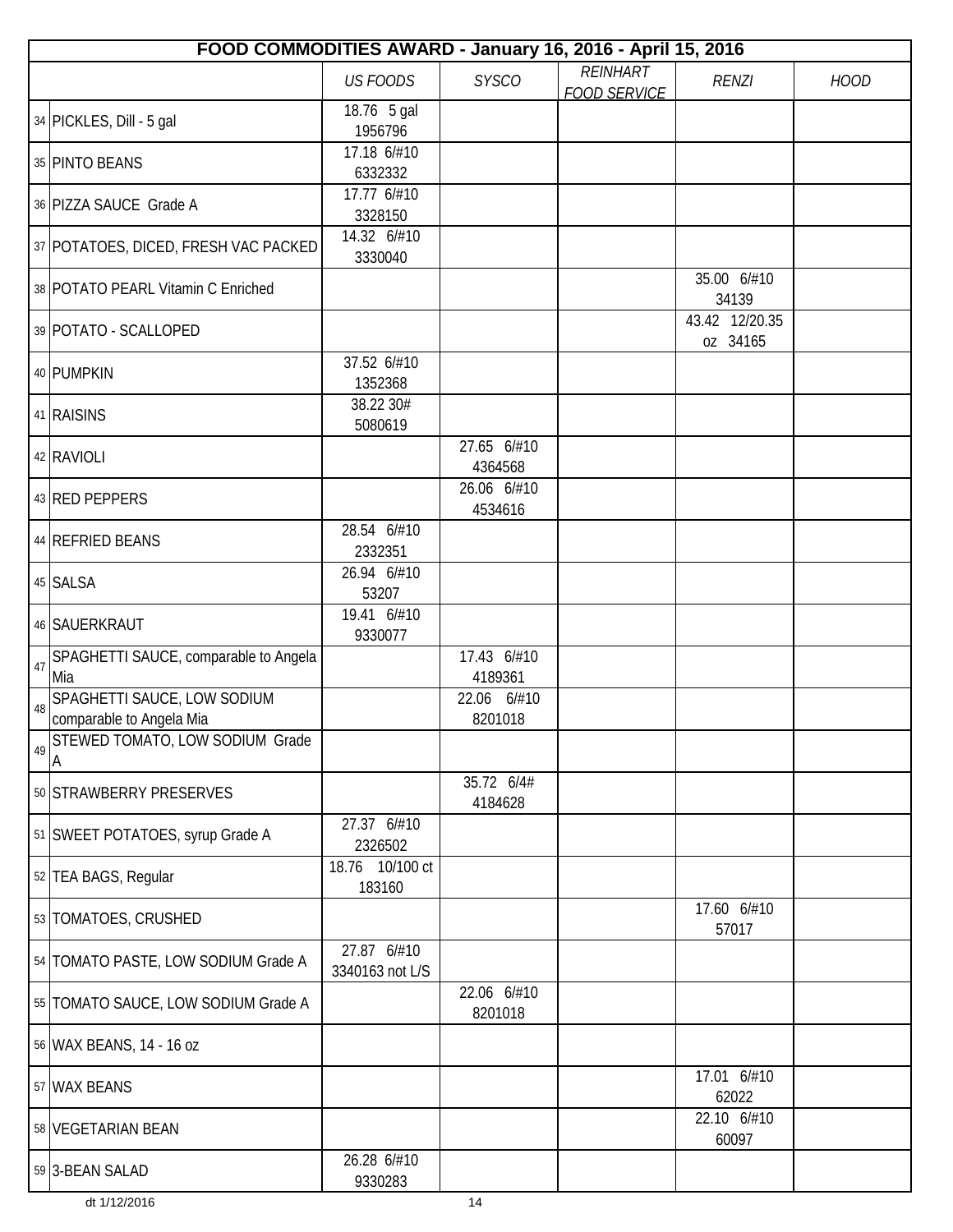|                |                                            | FOOD COMMODITIES AWARD - January 16, 2016 - April 15, 2016 |                             |                                        |                           |             |
|----------------|--------------------------------------------|------------------------------------------------------------|-----------------------------|----------------------------------------|---------------------------|-------------|
|                |                                            | <b>US FOODS</b>                                            | <b>SYSCO</b>                | <b>REINHART</b><br><b>FOOD SERVICE</b> | <b>RENZI</b>              | <b>HOOD</b> |
|                | <b>INDIVIDUAL SERVING ITEMS</b>            |                                                            |                             |                                        |                           |             |
|                | 1   FRITOS - Corn                          | 28.64 104/1 oz<br>5513429                                  |                             |                                        |                           |             |
| $\overline{2}$ | HOT CHOCOLATE, SUGAR FREE<br><b>PACKET</b> |                                                            |                             |                                        | 18.91 6/25 ct<br>27106    |             |
|                | 3   POTATO CHIP - regular                  |                                                            |                             |                                        | 28.00 104/1 oz            |             |
|                |                                            |                                                            |                             |                                        | 77542<br>28.00 104/1 oz   |             |
|                | 4   POTATO CHIP - BBQ                      |                                                            |                             |                                        | 77541                     |             |
|                | 5 POTATO CHIP - Sour Cream & Onion         |                                                            |                             |                                        | 28.00 104/1 oz<br>77543   |             |
|                | 6 PC APPLESAUCE                            | 15.26 72/4 oz<br>5790316                                   |                             |                                        |                           |             |
|                | 7   PC BBQ SAUCE                           |                                                            |                             |                                        | 6.82 100/1 oz<br>66218    |             |
|                | 8 PC BUTTER cups                           |                                                            |                             |                                        | 26.50 720/5 gr<br>25313   |             |
|                | 9 PC COFFEE                                | 43.18 5/100 ct<br>9009697                                  |                             |                                        |                           |             |
|                | 10 PC COFFEE, DECAF                        | 46.33 5/100 ct<br>6002638                                  |                             |                                        |                           |             |
|                | 11 PC CREAM CHEESE                         |                                                            | 14.88 100/.75 oz<br>4586590 |                                        |                           |             |
|                | 12 PC DIET CRANBERRY SAUCE                 |                                                            | 19.21 200/.5 oz<br>9278136  |                                        |                           |             |
|                | 13 PC HALF & HALF                          | 9.00 400<br>3365665                                        |                             |                                        |                           |             |
|                | 14 PC JELLY - diet                         |                                                            |                             |                                        | 15.00 200/12 gm<br>66222  |             |
|                | 15 PC JELLY - regular                      |                                                            |                             |                                        | 9.96 200/10 gm<br>66572   |             |
|                | 16 PC KETCHUP                              |                                                            |                             |                                        | 13.15 1000/9gm<br>66238   |             |
|                | 17 PC MAPLE SYRUP, Sugar Free              |                                                            |                             |                                        | 7.22 100/1 oz<br>66235    |             |
|                | 18 PC MARGARINE cups                       | 12.79 900/5 gr<br>703512                                   |                             |                                        |                           |             |
|                | 19 PC MAYONAISE                            |                                                            |                             |                                        | 15.50 500/9gr<br>66585    |             |
|                | 20 PC MUSTARD                              |                                                            |                             |                                        | 5.35 500/4.5 gr<br>66223  |             |
|                | 21 PC PANCAKE SYRUP                        |                                                            |                             |                                        | 5.94 100/1.5 oz<br>66229  |             |
|                | 22 PC PANCAKE SYRUP, Sugar Free            |                                                            |                             |                                        | 7.22<br>100/1 oz<br>66235 |             |
|                | 23 PC PEANUT BUTTER                        | 14.09 200/.5 oz<br>169243                                  |                             |                                        |                           |             |
|                | 24 PC RELISH                               |                                                            |                             |                                        | 6.75 200/9 gr<br>66219    |             |
|                | 25 PC SALAD DRESSING (Italian If)          |                                                            |                             |                                        | 14.75 200/12 gr<br>66225  |             |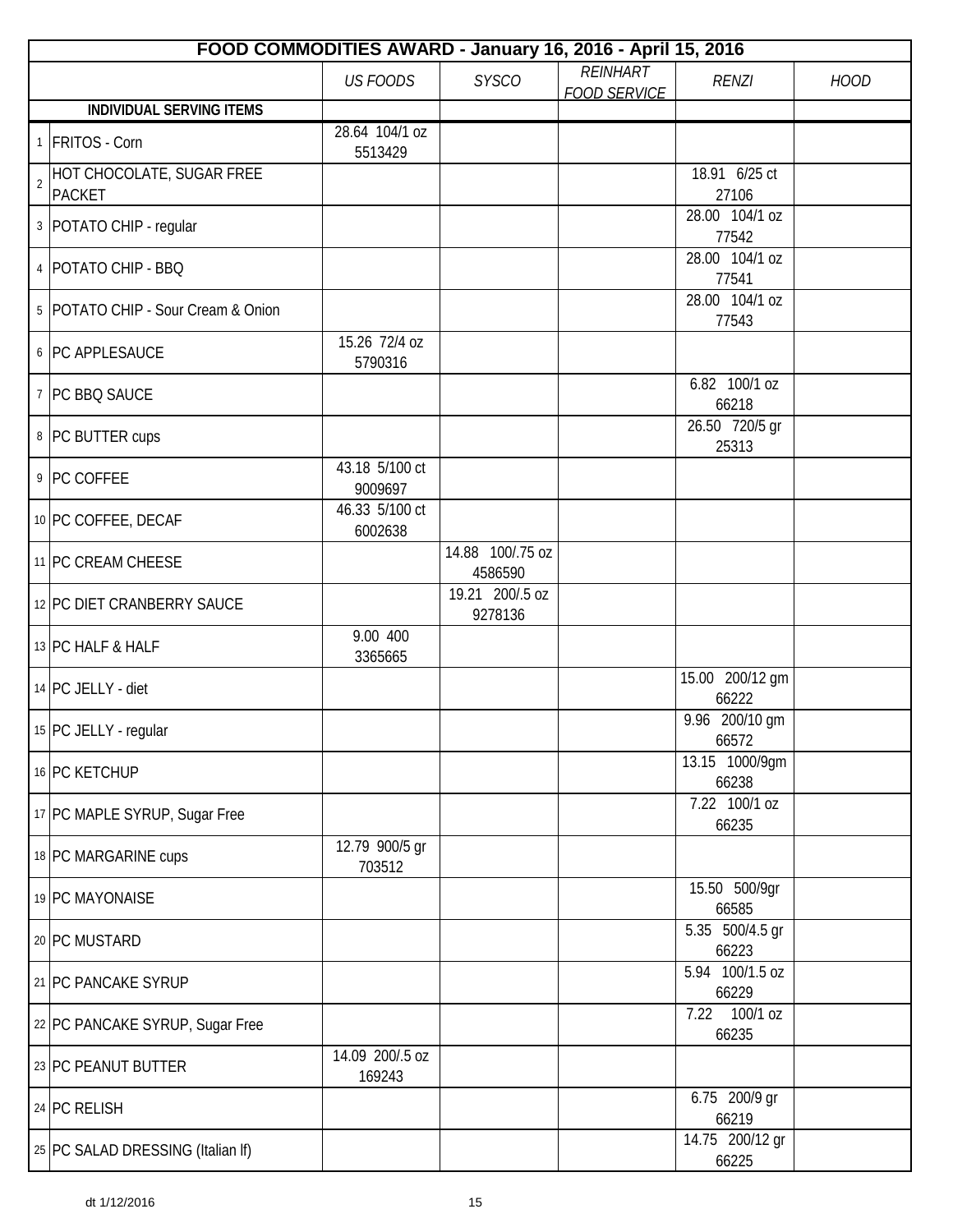|                | FOOD COMMODITIES AWARD - January 16, 2016 - April 15, 2016        |                            |                            |                                        |                           |             |  |  |
|----------------|-------------------------------------------------------------------|----------------------------|----------------------------|----------------------------------------|---------------------------|-------------|--|--|
|                |                                                                   | <b>US FOODS</b>            | <b>SYSCO</b>               | <b>REINHART</b><br><b>FOOD SERVICE</b> | <b>RENZI</b>              | <b>HOOD</b> |  |  |
|                | 26 PC SALT SUBSTITUTE                                             | 14.51 2/1000 ct<br>5007919 |                            |                                        |                           |             |  |  |
|                | 27 PC SPLENDA                                                     |                            | 10.63 2000/1 gm<br>5817251 |                                        |                           |             |  |  |
|                | 28 PC SUGAR                                                       |                            | 11.35 3000/1 oz<br>5965850 |                                        |                           |             |  |  |
|                | 29 PC SOUR CREAM cups                                             | 9.20 100/1 oz<br>6605018   |                            |                                        |                           |             |  |  |
|                | 30 PC SWEET & SOUR                                                |                            |                            |                                        | 10.58 100/1 oz<br>66236   |             |  |  |
|                | FRUITS & VEGETABLES, FRESH and CANNED                             |                            |                            |                                        |                           |             |  |  |
|                | 1 APPLES, fresh                                                   |                            |                            |                                        | 23.00 120 ct 40#<br>88320 |             |  |  |
| $\overline{2}$ | APPLES: sliced, juice or water packed,<br>Grade A                 |                            |                            |                                        | 30.50 6/#10<br>10251      |             |  |  |
|                | 3 APPLESAUCE Unsweetened, Grade A                                 |                            |                            |                                        | 19.54 6/#10<br>65045      |             |  |  |
|                | 4 APRICOTS - Grade A                                              |                            | 30.74 6/#10<br>0029078     |                                        |                           |             |  |  |
|                | 5 BANANAS, fresh                                                  |                            | 17.90 150 ct<br>1007384    |                                        |                           |             |  |  |
|                | 6 CABBAGE, fresh                                                  |                            | 11.07 50#<br>1269240       |                                        |                           |             |  |  |
|                | 7 CANTELOPE, fresh                                                |                            | 22.40 12 ct<br>1007418     |                                        |                           |             |  |  |
|                | 8 CELERY. Bunch                                                   |                            |                            |                                        | 55.00 24/30ct<br>88108    |             |  |  |
|                | 9 COLE SLAW MIX                                                   |                            | 14.52 4/5#<br>1675701      |                                        |                           |             |  |  |
|                | 10 CRANBERRY SAUCE Whole, Grade A                                 | 34.15 6/#10<br>4328498     |                            |                                        |                           |             |  |  |
|                | 11 CRANBERRY SAUCE, Jellied, Grade A                              | 27.67 6/#10<br>2328490     |                            |                                        |                           |             |  |  |
|                | 12 CUCUMBERS, fresh                                               |                            | 32.97 1/1.9BHL<br>7669528  |                                        |                           |             |  |  |
| 13             | CRUSHED PINEAPPLE: fancy, juice<br>Hawaiian Coarse, Grade A       |                            |                            | 36.62 6/10#<br>11062                   |                           |             |  |  |
| 14             | <b>FROZEN STRAWBERRIES,</b><br><b>UNSWEETENED - Grade A</b>       |                            | 34.93 30#<br>0835625       |                                        |                           |             |  |  |
| 15             | FROZEN STRAWBERRIES, SWEETENED -<br>Grade A                       |                            |                            | 30#<br>37.50<br><b>BA722</b>           |                           |             |  |  |
|                | 16 FRUIT COCKTAIL, Grade A                                        |                            |                            |                                        | 30.45 6/#10<br>64109      |             |  |  |
|                | 17 FRUIT CUPS, 4 oz - Grade A                                     | 15.41 36/4 oz<br>6984025   |                            |                                        |                           |             |  |  |
| 18             | FRUIT MEDLEY, Festival/Classic, melon<br>pieces, grapes - Grade A |                            |                            | 34.88 6/10#<br>11196                   |                           |             |  |  |
|                | 19 GREEN PEPPERS, fresh                                           |                            | 17.48 25#<br>1000397       |                                        |                           |             |  |  |
|                | 20 LETTUCE, Iceberg, fresh, head                                  |                            |                            |                                        | 33.75 24 ct<br>88124      |             |  |  |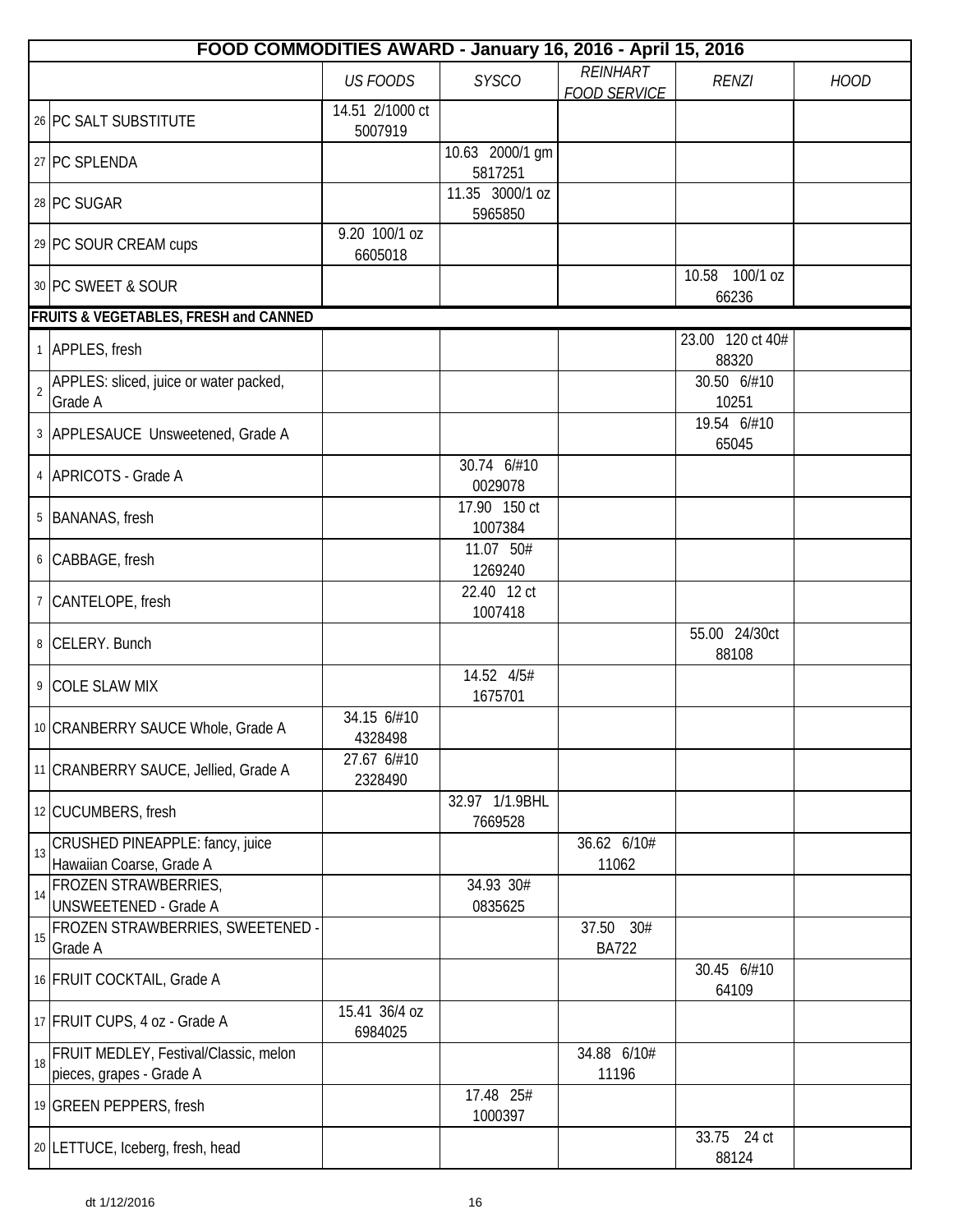|    | FOOD COMMODITIES AWARD - January 16, 2016 - April 15, 2016 |                          |                        |                                        |                               |             |
|----|------------------------------------------------------------|--------------------------|------------------------|----------------------------------------|-------------------------------|-------------|
|    |                                                            | <b>US FOODS</b>          | <b>SYSCO</b>           | <b>REINHART</b><br><b>FOOD SERVICE</b> | <b>RENZI</b>                  | <b>HOOD</b> |
|    | 21 LETTUCE, Iceberg, fresh, bag                            |                          | 17.38 4/5#<br>1675529  |                                        |                               |             |
| 22 | MANDARIN ORANGE, sections, light, Grade<br>ΙA              |                          | 19.39 6/#10<br>3548393 |                                        |                               |             |
|    | 23 ONIONS, fresh                                           |                          | 15.22 50#<br>2029668   |                                        |                               |             |
|    | 24 ORANGES, fresh                                          |                          |                        | 23.90 138 ct<br>J5850                  |                               |             |
|    | 25 PEACHES yellow, light cling halves, Grade<br>IА         |                          | 31.81 6/#10<br>4331914 |                                        |                               |             |
|    | 26 PEACHES sliced, light Grade A                           |                          | 27.66 6/#10<br>4218996 |                                        |                               |             |
|    | 27 PEARS halves, light Grade A                             |                          | 35.22 6/#10<br>3766504 |                                        |                               |             |
|    | 28 PEARS pieces, light Grade A                             |                          | 27.55 6/#10<br>6109981 |                                        |                               |             |
|    | 29 PINEAPPLE TIDBITS: light, Grade A                       |                          |                        |                                        | 24.71 6/#10<br>64043 in juice |             |
|    | 30 PINEAPPLE, sliced, juice packed, Grade A                |                          | 28.19 6/#10<br>1097807 |                                        |                               |             |
|    | 31 PLUMS, fresh                                            |                          |                        |                                        |                               |             |
|    | 32 POTATOES, fresh                                         |                          |                        |                                        | 11.75 50#<br>88609            |             |
|    | 33 SEEDLESS RAISINS - Grade A                              |                          |                        | 40.43<br>30#<br>14588                  |                               |             |
|    | 34   TOMATOES, fresh                                       |                          |                        |                                        | 30.25 25#<br>88205            |             |
| 35 | TROPICAL FRUIT, papaya, banana - Grade<br> A               |                          |                        |                                        | 29.95 6/#10<br>64030          |             |
|    | <b>VEGETABLES - FROZEN</b>                                 |                          |                        |                                        |                               |             |
|    | 1 ASPARAGUS, Grade A                                       | 27.44 6/2.5#<br>9328212  |                        |                                        |                               |             |
|    | 2 BREAKFAST CUBE POTATOES, Grade A                         |                          |                        |                                        | 31.32 6/5#<br>34395           |             |
|    | 3  BROCCOLI, CUT, Grade A                                  | 12.00 20#<br>7056443     |                        |                                        |                               |             |
|    | 4  BROCCOLI SPEARS, Grade A                                | 18.17 12/2#<br>1328491   |                        |                                        |                               |             |
|    | 5 BRUSSEL SPROUTS, Grade A                                 | 26.21 12/2.5#<br>8328536 |                        |                                        |                               |             |
|    | 6 CALIFORNIA BLEND, Grade A                                |                          |                        |                                        | 15.30 20#<br>44601            |             |
|    | 7 CAPRI MIX, Grade A                                       |                          | 18.87 12/2#<br>1528769 |                                        |                               |             |
|    | 8   BABY CARROTS, whole Grade A                            |                          | 17.76 12/2#<br>1055508 |                                        |                               |             |
|    | 9 CARROTS, CUT, Grade A                                    | 9.67 20#<br>4328142      |                        |                                        |                               |             |
|    | 10 CAULIFLOWER, grade A                                    |                          |                        |                                        | 18.50 12/2#<br>45316          |             |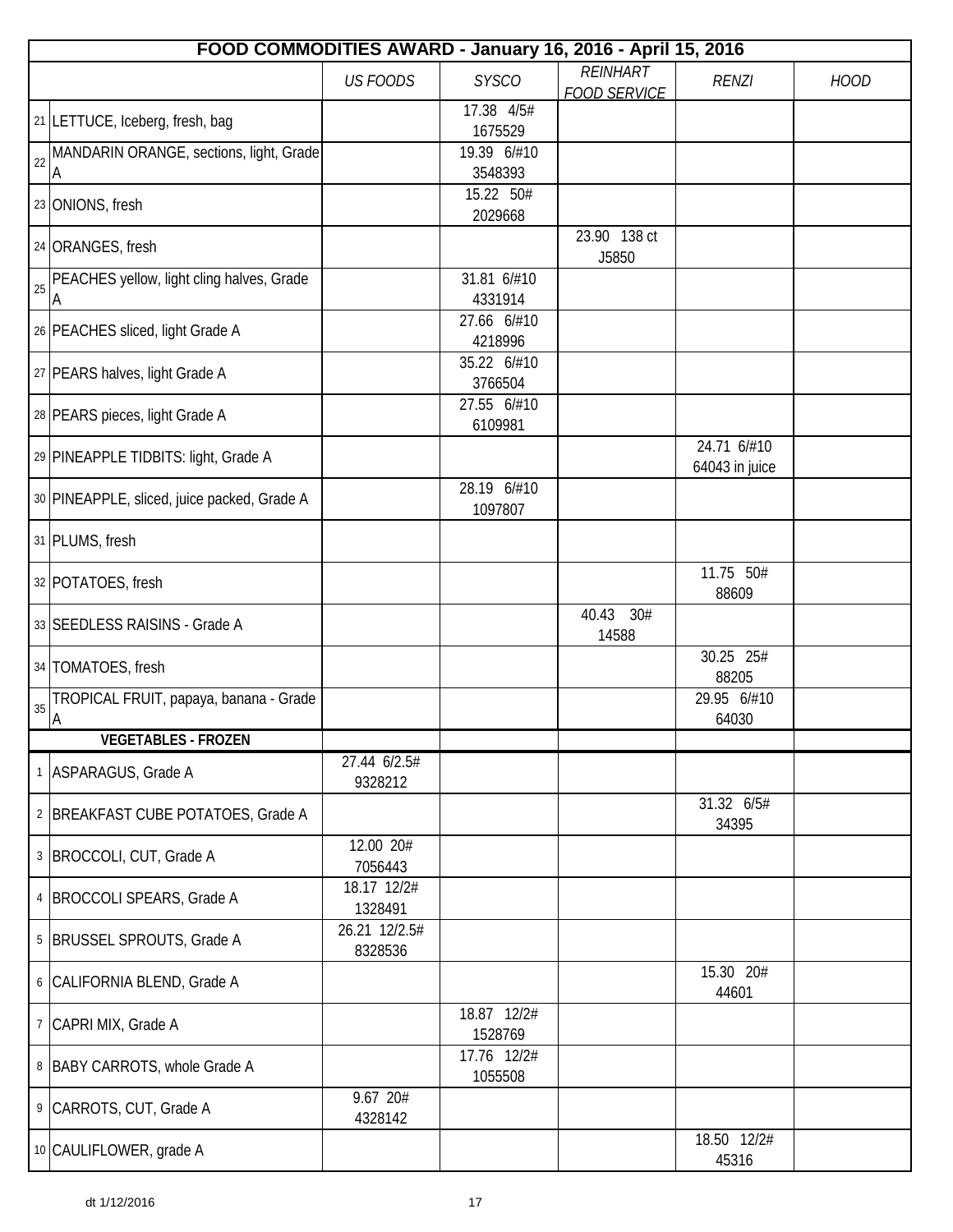| FOOD COMMODITIES AWARD - January 16, 2016 - April 15, 2016 |                          |                        |                                        |                         |             |  |
|------------------------------------------------------------|--------------------------|------------------------|----------------------------------------|-------------------------|-------------|--|
|                                                            | <b>US FOODS</b>          | <b>SYSCO</b>           | <b>REINHART</b><br><b>FOOD SERVICE</b> | <b>RENZI</b>            | <b>HOOD</b> |  |
| 11 CORN, Grade A                                           | 10.93 20#<br>4328233     |                        |                                        |                         |             |  |
| 12 GREEN BEANS, CUT, Grade A                               |                          |                        |                                        | 12.04 20#<br>45130      |             |  |
| 13 GREEN BEANS, ITALIAN CUT, Grade A                       | 15.58 12/2#<br>1328269   |                        |                                        |                         |             |  |
| 14 DICED GREEN PEPPERS, Grade A                            |                          |                        |                                        | 19.74 12/2#<br>45010    |             |  |
| 15 FAJITA STRIPS                                           |                          |                        | 16.84 12/2#<br>AG676                   |                         |             |  |
| 16 FRENCH FRIES, Grade A                                   | 14.29 6/5#<br>747410     |                        |                                        |                         |             |  |
| 17 FRENCH GREEN BEANS, Grade A                             |                          |                        |                                        | 16.29 12/2#<br>45329    |             |  |
| 18 HUBBARD SQUASH, Grade A                                 |                          |                        |                                        | 35.55 12/4#<br>45174    |             |  |
| 19   ITALIAN MIX, Grade A                                  | 16.58 20#<br>8328296     |                        |                                        |                         |             |  |
| 20 JAPANESE STIR FRY, Grade A                              |                          | 24.65 6/4#<br>1874817  |                                        |                         |             |  |
| 21 LIMA BEANS, Grade A                                     | 30.66 12/2.5#<br>3328176 |                        |                                        |                         |             |  |
| 22 MIXED VEGETABLES Grade A, 5 way mix                     |                          |                        |                                        | 18.54 12/2.5#<br>45126  |             |  |
| 23 ONIONS, DICED, Grade A                                  |                          |                        |                                        | 14.59 12/2#<br>45102    |             |  |
| 24 ORIENTAL BLEND, Grade A                                 |                          | 19.12 12/2#<br>8491383 |                                        |                         |             |  |
| 25 PEARL ONIONS. Grade A                                   |                          |                        |                                        | 25.80<br>12/2#<br>45359 |             |  |
| 26 PEAS, Grade A                                           | 22.86 12/2.5#<br>1328285 |                        |                                        |                         |             |  |
| 27   PEAS/CARROTS, Grade A                                 | 20.32 12/2.5#<br>4328282 |                        |                                        |                         |             |  |
| 28 SCAND BLEND, Grade A                                    | 21.15 6/4#<br>7327828    |                        |                                        |                         |             |  |
| 29 SPINACH, chopped Grade A                                |                          |                        |                                        | 24.25 12/3#<br>45232    |             |  |
| 30 SWEET PEAS, Grade A                                     | 22.86 12/2.5#<br>1328285 |                        |                                        |                         |             |  |
| 31 WAX BEANS, CUT, Grade A                                 | 17.12 12/2#<br>9328410   |                        |                                        |                         |             |  |
| 32 WINTER BLEND, Grade A                                   |                          | 22.59 30#<br>3890969   |                                        |                         |             |  |
| 33 ZUCCHINI. Grade A                                       | 27.46 12/3#<br>6328397   |                        |                                        |                         |             |  |
| <b>PUDDING</b>                                             |                          |                        |                                        |                         |             |  |
| 1 BUTTERSCOTCH                                             | 21.47 6/#10<br>6327316   |                        |                                        |                         |             |  |
| 2 CHOCOLATE                                                |                          |                        | 33.47 6/10#<br>21040                   |                         |             |  |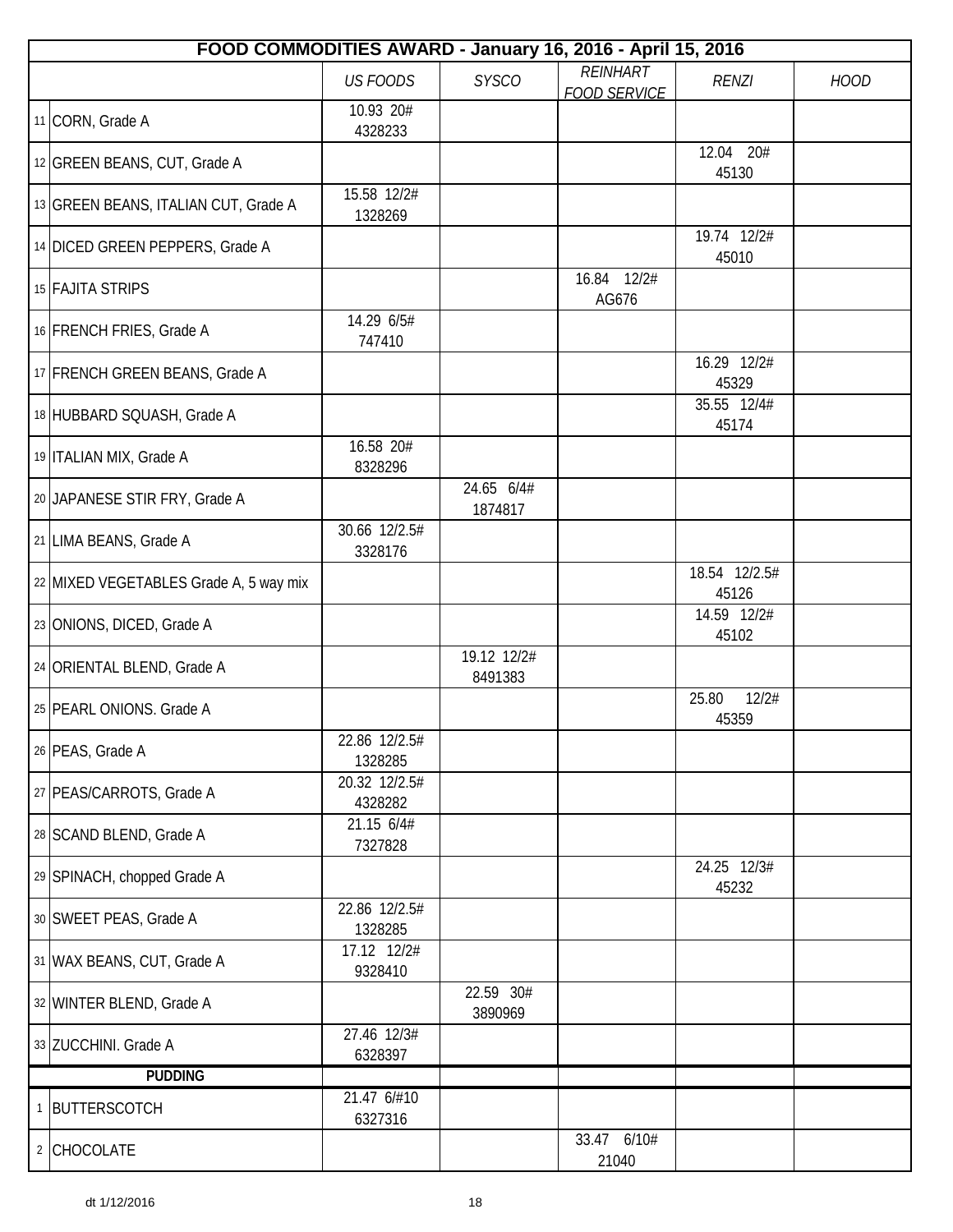|                | FOOD COMMODITIES AWARD - January 16, 2016 - April 15, 2016                 |                          |                             |                                 |                          |             |
|----------------|----------------------------------------------------------------------------|--------------------------|-----------------------------|---------------------------------|--------------------------|-------------|
|                |                                                                            | <b>US FOODS</b>          | <b>SYSCO</b>                | REINHART<br><b>FOOD SERVICE</b> | <b>RENZI</b>             | <b>HOOD</b> |
|                | 3 CHOCOLATE POWDER MIX                                                     |                          | 31.37 12/2#<br>5106554      |                                 |                          |             |
|                | 4 LEMON                                                                    | 23.02 6/#10<br>9327313   |                             |                                 |                          |             |
|                | 5 PISTACHIO                                                                |                          |                             |                                 |                          |             |
|                | 6 TAPIOCA                                                                  |                          |                             | 35.62 6/10#<br>21006            |                          |             |
|                | 7 VANILLA                                                                  | 20.19 6/#10<br>7327323   |                             |                                 |                          |             |
|                | 8 VANILLA POWDER MIX                                                       |                          | 21.13 12/24 oz<br>4010922   |                                 |                          |             |
|                | 9 SUGAR FREE - BUTTERSCOTCH, 5 oz                                          | 16.11 12/5 oz<br>6371660 |                             |                                 |                          |             |
|                | 10 SUGAR FREE - CHOCOLATE, 5 oz                                            | 16.01 12/5 oz<br>9371667 |                             |                                 |                          |             |
|                | 11 SUGAR FREE - VANILLA, 5 oz                                              | 16.12 12/5 oz<br>7371743 |                             |                                 |                          |             |
| 12             | <b>SNACK PACK PUDDINGS,</b><br>BUTTERSCOTCH, 3.5 oz                        |                          |                             |                                 | 15.75 48/3.5 oz<br>88715 |             |
|                | $\left  \frac{13}{3.5 \text{ oz}} \right $ SNACK PACK PUDDINGS, CHOCOLATE, |                          |                             |                                 | 15.75 48/3.5 oz<br>88716 |             |
| 14             | SNACK PACK PUDDINGS, VANILLA, 3.5<br>0Z                                    |                          |                             |                                 | 15.75 48/3.5 oz<br>88717 |             |
| 15             | SNACK PACK PUDDINGS, DIABETIC,<br>RICE, 4 oz                               |                          | 19.87 48/4 oz<br>2496347    |                                 |                          |             |
| 16             | SNACK PACK PUDDINGS, DIABETIC,<br>TAPIOCA, 4 oz                            |                          | 22.18 48/4 oz<br>1642362    |                                 |                          |             |
| 17             | SNACK PACK PUDDINGS, DIABETIC,<br>VANILLA, 4 oz                            |                          | 22.18 48/4 oz<br>2619500    |                                 |                          |             |
|                | <b>JELLO</b>                                                               |                          |                             |                                 |                          |             |
|                | 1 REGULAR, 24 oz- asst                                                     |                          | 22.19 12/24 oz<br>4010310   |                                 |                          |             |
|                | 2 SUGAR FREE RED, 2.75 oz                                                  |                          | 26.83 18/2.75 oz<br>7188711 |                                 |                          |             |
|                | 3 SUGAR FREE CITRUS, 2.75 oz                                               |                          | 26.85 18/2.75 oz<br>7188701 |                                 |                          |             |
|                | <b>DAIRY</b>                                                               |                          |                             |                                 |                          |             |
| $\mathbf{1}$   | CHEESE AMER PROCESSED SLICED -<br>Yellow                                   |                          | 36.27 4/5#<br>6697890       |                                 |                          |             |
| $\overline{2}$ | CHEESE AMER PROCESSED SLICED -<br>White                                    |                          | 36.19 4/5#<br>3212117       |                                 |                          |             |
|                | 3 CHEESE, CHEDDAR - Block                                                  |                          |                             | 2.04 lb $10# +$<br>G1288        |                          |             |
|                | 4 CHEESE, EXTRA SHARP - Block                                              |                          | 2.29 lb 10#<br>2822312      |                                 |                          |             |
|                | 5 CHEESE, MEXICAN - Shredded                                               |                          |                             | 40.91 4/5#<br>M4638             |                          |             |
|                | 6 CHEESE, MOZZARELLA - Shredded                                            | 41.17 4/5#<br>6382386    |                             |                                 |                          |             |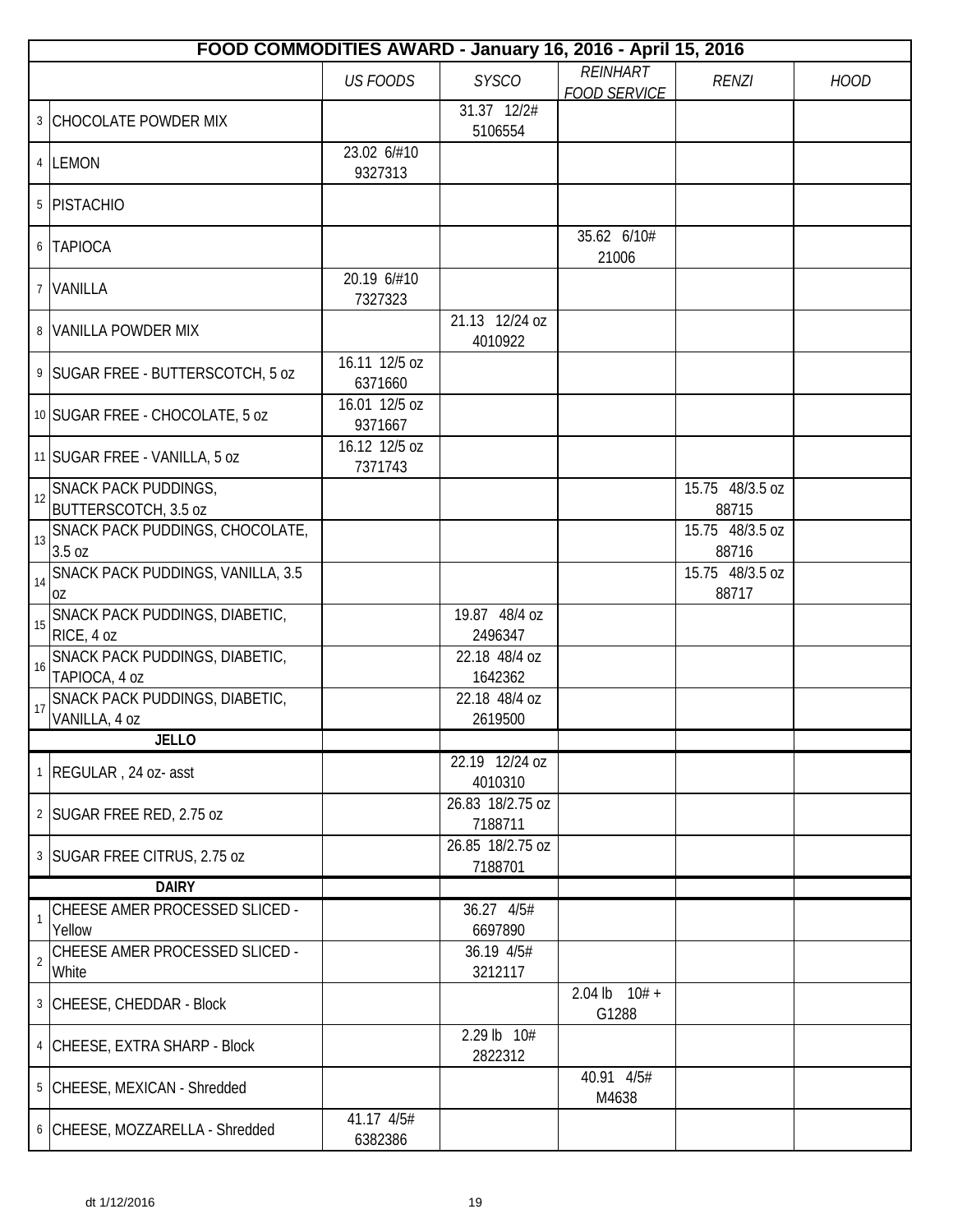|                 | FOOD COMMODITIES AWARD - January 16, 2016 - April 15, 2016                                       |                                             |                           |                                        |                                |                       |  |
|-----------------|--------------------------------------------------------------------------------------------------|---------------------------------------------|---------------------------|----------------------------------------|--------------------------------|-----------------------|--|
|                 |                                                                                                  | <b>US FOODS</b>                             | <b>SYSCO</b>              | <b>REINHART</b><br><b>FOOD SERVICE</b> | <b>RENZI</b>                   | <b>HOOD</b>           |  |
|                 | 7 CHEESE, SHARP - Shredded                                                                       |                                             | 42.47 4/5#<br>2818842     |                                        |                                |                       |  |
| 8               | CHEESE, SHARP, LOW SODIUM -<br>Shredded                                                          |                                             |                           |                                        |                                |                       |  |
|                 | 9 CHEESE, SWISS - Block                                                                          | 58.38 4/5#<br>2336352                       |                           |                                        |                                |                       |  |
|                 | 10 CHEESE, SWISS, LOW SODIUM - Block                                                             |                                             |                           |                                        |                                |                       |  |
|                 | 11 COTTAGE CHEESE                                                                                | 31.91 6/5#<br>3312642                       |                           |                                        | 21.75 4/5#<br>25117            |                       |  |
|                 | 12 COTTAGE CHEESE, 1%                                                                            | 20.88 4/5#<br>1685882                       |                           |                                        |                                |                       |  |
|                 | 13 LIQUID BUTTER                                                                                 | 18.06 3/gal<br>698688                       |                           |                                        |                                |                       |  |
|                 | 14 MARGARINE                                                                                     | 12.81 30/1#<br>703496                       |                           |                                        |                                |                       |  |
|                 | 15 PARMESAN CHEESE                                                                               |                                             |                           |                                        | 53.98 4/5# bag<br>25330 grated |                       |  |
|                 | 16 PIZZA CRUST, rectangular par baked                                                            |                                             | 29.52 16/17 oz<br>2972923 |                                        |                                |                       |  |
|                 | 17 SOUR CREAM                                                                                    | 20.58 4/5#<br>2739175                       |                           |                                        |                                | 20.00 4/5#<br>0254    |  |
|                 | 18 YOGURT - assorted                                                                             |                                             |                           |                                        | 15.75 48/4 oz<br>28064 / 76782 |                       |  |
|                 | 19 YOGURT, LIGHT - assorted flavors                                                              |                                             | 18.10 48/4 oz<br>7849706  |                                        |                                |                       |  |
|                 | 20 YOGURT, VANILLA - 2 lb - 5 lb                                                                 | 15.72 4/5#<br>7851629                       |                           |                                        |                                |                       |  |
|                 | 21 YOGURT, VANILLA - 4 - 6 oz                                                                    |                                             |                           |                                        | 12/6 oz<br>7.80<br>26137       | 6.60 12/6 oz<br>55583 |  |
|                 | <b>COOKIES &amp; CRACKERS</b>                                                                    |                                             |                           |                                        |                                |                       |  |
|                 | COOKIES, CHOCOLATE CHIP, frozen<br>ready to bake dough<br>COOKIES, OATMEAL, frozen ready to bake | 37.91 320/1 oz<br>7201650<br>40.13 320/1 oz |                           |                                        |                                |                       |  |
| $\overline{2}$  | dough                                                                                            | 8201659                                     |                           |                                        |                                |                       |  |
| 3               | COOKIES, OATMEAL RAISIN, frozen ready<br>to bake dough                                           |                                             |                           |                                        | 40.58 320/1 oz<br>39989        |                       |  |
| 4               | COOKIES, PEANUT BUTTER, frozen ready<br>to bake dough                                            |                                             |                           |                                        | 42.00 320/1 oz<br>39932        |                       |  |
| 5               | COOKIES, SUGAR, frozen ready to bake<br>dough                                                    | 35.35 320/1 oz<br>9201658                   |                           |                                        |                                |                       |  |
| 6               | COOKIES, WHITE CHIP MACADAMIAN<br>NUT, frozen ready to bake dough                                | 47.35 213/1.5 oz<br>1247915                 |                           |                                        |                                |                       |  |
|                 | 7 FIG NEWTONS                                                                                    | 45.25 120/2 oz<br>7007545                   |                           |                                        |                                |                       |  |
|                 | 8   FIG NEWTONS, individual package                                                              |                                             | 36.88 120/1 oz<br>4220554 |                                        |                                |                       |  |
|                 | 9   GRAHAM CRACKERS, individual package                                                          |                                             |                           |                                        | 15.50 200/2 ct<br>73053        |                       |  |
| 10 <sup>°</sup> | LORNA DOONE COOKIE, individual<br>package                                                        | 31.69 120/4 ct<br>8013021                   |                           |                                        |                                |                       |  |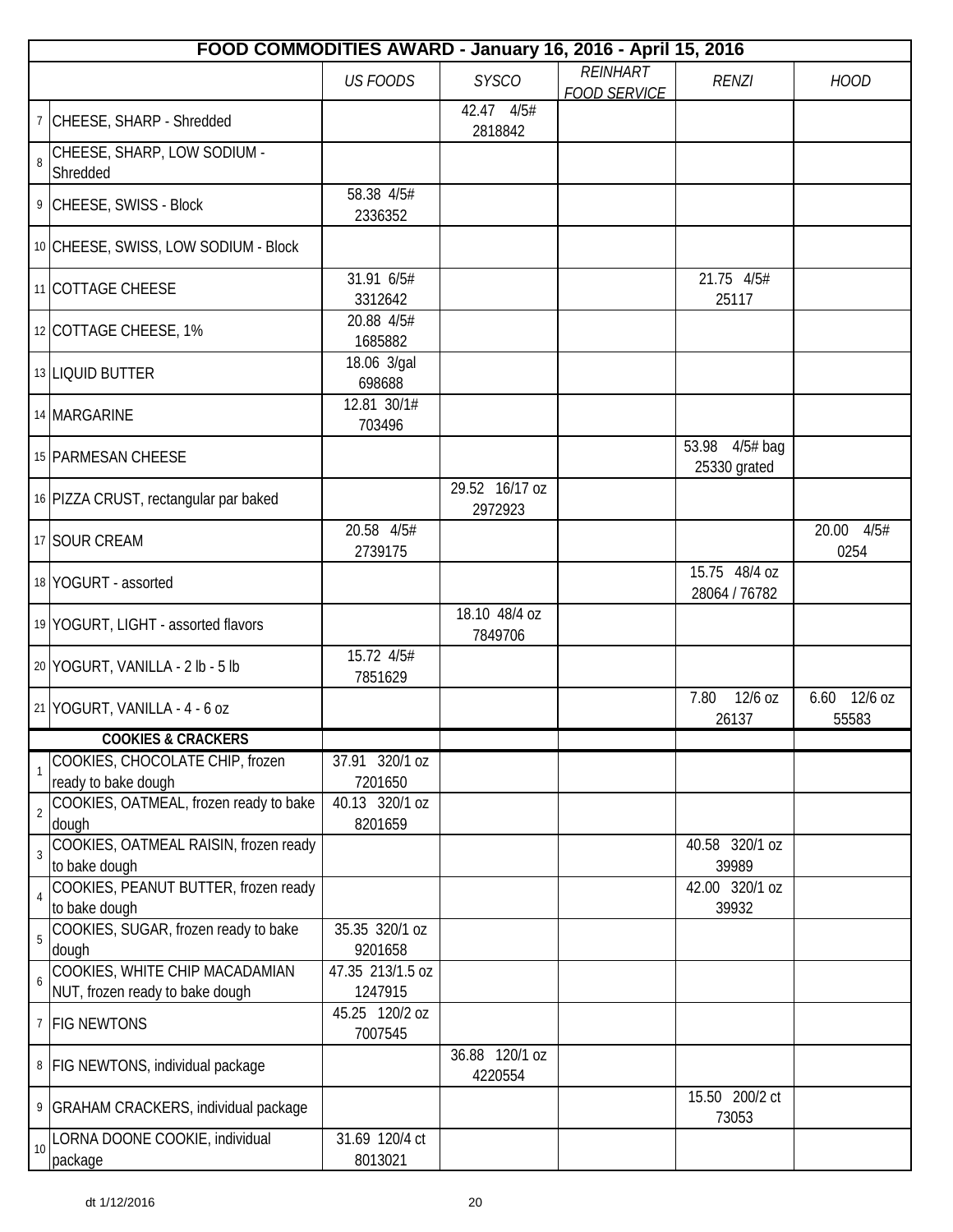|                                                             | FOOD COMMODITIES AWARD - January 16, 2016 - April 15, 2016 |                              |                                        |                              |             |  |
|-------------------------------------------------------------|------------------------------------------------------------|------------------------------|----------------------------------------|------------------------------|-------------|--|
|                                                             | <b>US FOODS</b>                                            | <b>SYSCO</b>                 | <b>REINHART</b><br><b>FOOD SERVICE</b> | <b>RENZI</b>                 | <b>HOOD</b> |  |
| 11 SALTINE - KRISPY, individual package                     |                                                            | 8.35 500/2 pk<br>4204996     |                                        |                              |             |  |
| SALTINES UNSALTED TOPS, individual<br>12<br>package         |                                                            |                              |                                        | 15.17 500/2 pk<br>73312      |             |  |
| SUGAR FREE COOKIE, Chocolate,<br>13<br>individual package   |                                                            |                              |                                        | 28.45 106/.75 oz<br>32509    |             |  |
| SUGAR FREE COOKIE, Lemon, individual<br>14<br>package       |                                                            |                              |                                        | 28.45 106/.75 oz<br>32510    |             |  |
| SUGAR FREE COOKIE, Short Bread,<br>15<br>individual package |                                                            | 43.35 120/8 ct<br>3294980    |                                        |                              |             |  |
| <b>MISC</b>                                                 |                                                            |                              |                                        |                              |             |  |
| 1 COFFEE, REGULAR, 2 oz                                     |                                                            | 43.52 96/2 oz<br>4116158     |                                        |                              |             |  |
| 2 COFFEE, DECAF 2 oz                                        |                                                            | 46.96 96/2 oz<br>4115739     |                                        |                              |             |  |
| 3 BLACK PEPPER SHAKER - disposable                          | 34.02 48/1.5 oz<br>6492672                                 |                              |                                        |                              |             |  |
| 4   GLUTEN FREE - BAGELS, asst                              |                                                            |                              |                                        | 27.55 24/3.5 oz<br>51171     |             |  |
| 5 GLUTEN FREE - BREAD                                       |                                                            | 51.37 6/30 oz<br>0505624     |                                        |                              |             |  |
| 6 GLUTEN FREE - CHEX CEREAL                                 |                                                            |                              |                                        | 29.85 96/1 oz<br>84166       |             |  |
| GLUTEN FREE - FROZEN SHERBERT,<br>$\overline{7}$<br>asst    |                                                            |                              |                                        | 28.19 96/4 oz<br>93580-93578 |             |  |
| 8   GLUTEN FREE - MUFFINS, asst                             |                                                            |                              |                                        | 40.06 36/3 oz<br>51170       |             |  |
| 9 KOSHER - BREAD                                            |                                                            | 19.30 10/36 oz<br>2492199    |                                        |                              |             |  |
| 10 KOSHER - CHOW MEIN DINNER                                |                                                            |                              |                                        |                              |             |  |
| 11 KOSHER - CHICKEN DINNER                                  |                                                            | 32.09 6/13 oz<br>5737547     |                                        |                              |             |  |
| 12 KOSHER - CHICKEN LEG DINNER                              |                                                            |                              |                                        |                              |             |  |
| 13 KOSHER - COLD CUTS                                       |                                                            |                              |                                        |                              |             |  |
| 14 KOSHER - FISH DINNER                                     |                                                            | 32.02 6/12 oz<br>5735768     |                                        |                              |             |  |
| 15 KOSHER - POT ROAST DINNER                                |                                                            | 33.57 6/12 oz<br>5735749     |                                        |                              |             |  |
| 16 KOSHER - SALISBURY STEAK DINNER                          |                                                            |                              |                                        |                              |             |  |
| 17 KOSHER - SLICED CHEESE                                   |                                                            |                              |                                        |                              |             |  |
| KOSHER - SPAGHETTI & MEATBALL<br>18<br><b>DINNER</b>        |                                                            | 32.00 6/13 oz<br>5574410     |                                        |                              |             |  |
| 19 KOSHER - TURKEY DINNER                                   |                                                            | 32.02 6/12 oz<br>5735756     |                                        |                              |             |  |
| 20 READY MADE BISCUITS - 3"                                 |                                                            | 24.02 120/2.25 oz<br>5622873 |                                        |                              |             |  |